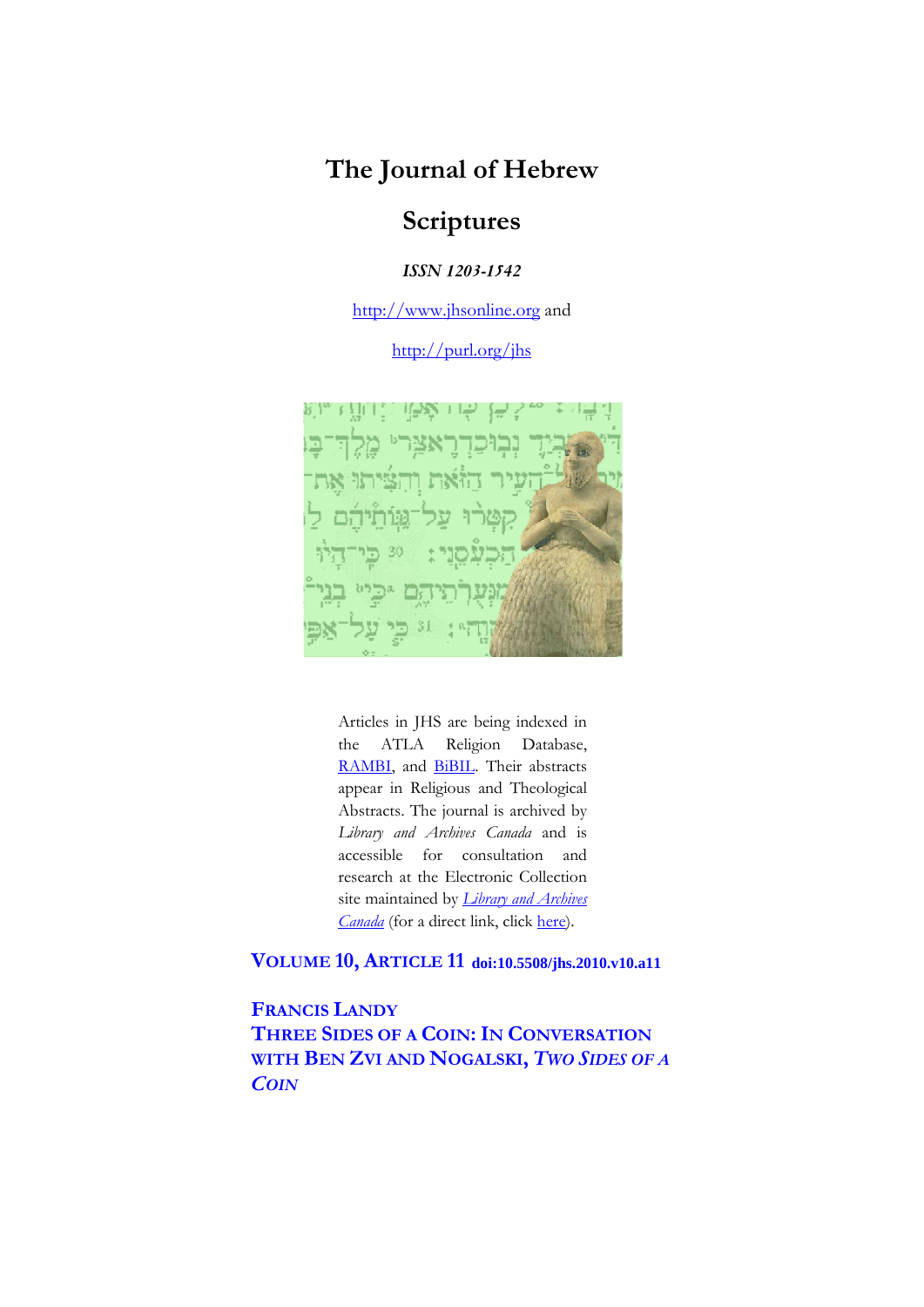## **THREE SIDES OF A COIN: IN CONVERSATION WITH BEN ZVI AND NOGALSKI,** *TWO SIDES OF A COIN*

## FRANCIS LANDY UNIVERSITY OF ALBERTA

Last year Gorgias Press published a slim book by Ehud Ben Zvi and James Nogalski, entitled *Two Sides of a Coin: Juxtaposing Views on Interpreting The Book of the Twelve/The Twelve*  Prophetic Books (Analecta Gorgiana, 201; Piscataway, NJ: Gorgias Press, 2009), one of the products of a symposium in Geneva in December, 2008, to which both authors contributed a paper.[1](#page-1-0) Gorgias Press has created something of a niche for itself in publishing short books that focus on issues and controversies in the field; this slender, beautifully produced volume is no exception. The authors represent two positions on the question of the Twelve, resulting from their different methodological approaches. By seeing them side by side, the reader is invited to participate in the debate, and perhaps reach his or her own conclusions. In this essay, I intend to discuss both papers, before introducing my own perspective as a literary critic, who is thus rather far from the theoretical interests of both contributors.[2](#page-1-1)

I will begin with James D. Nogalski's contribution, "One Book and Twelve Books: The Nature of the Redactional Work and the Implications of Cultic Source Material in the Book of the Twelve" (11–46). Nogalski is a strong proponent of the thesis that the Book of the Twelve was an intentional redactional unit, which he has advocated in several important

<span id="page-1-0"></span><sup>1</sup> The book is introduced by T. Römer, who organized the symposium as part of a doctoral program on the origin and formation of the prophetic books for students of the four French-speaking Swiss universities. The proceedings are to be published in French. In his introduction (1-10), Römer provides a summary of the main issues between Nogalski and Ben Zvi.

A version of this essay was originally delivered at a special session devoted to the book at the Pacific Northwest regional meeting of the AAR/SBL in Victoria, British Columbia, in May 2010. Both authors were present, spoke about their work and methodological approaches and responded to questions.

<span id="page-1-1"></span><sup>&</sup>lt;sup>2</sup> P. R. House, *The Unity of the Twelve* (JSOTSup, 76; Sheffield: JSOT Press, 1990) argues from a literary, synchronic point of view. As Ben Zvi says, the boundaries between literary and historical approaches are porous (48), but nonetheless the difference in theoretical interests between Nogalski and House is immense. Needless to say, House is a very different literary critic, with different methodological presuppositions, from myself.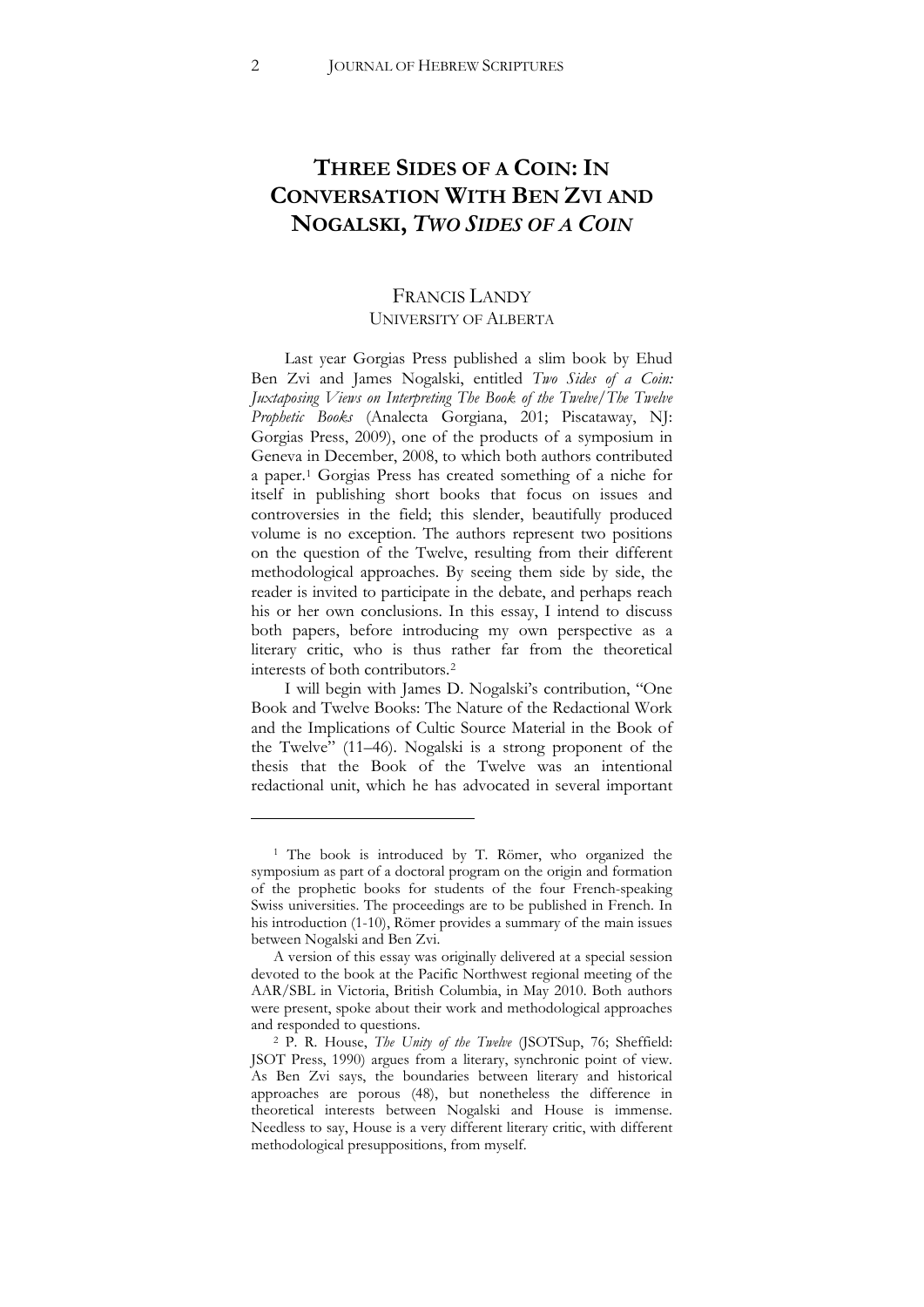works.[3](#page-2-0) He is indeed largely responsible for what he calls the consensus (12) in favour of the thesis, as exemplified by the Formation of the Book of the Twelve Seminar of the SBL and literature emanating from it.[4](#page-2-1) He argues for it on three principal grounds:

- (a) Chronological sequence, from the eighth century to the fifth, as evidenced by superscriptions. In other words, the Book of the Twelve was intended to provide a history of prophecy from Hosea to Malachi, from the fall of the northern Israel to the Persian period.
- (b) The priority of the MT order, suggestive of intentional composition, in contrast to the LXX, in which Micah immediately follows Hosea and Amos, and Joel is in fourth position.[5](#page-2-2)
- (c) Common themes, catchwords, and citations, through which the books are consciously related to each other, especially at the later stages of redaction. For instance, he points to citations of Amos in the previous book, Joel, as well as in the following one, Obadiah (12).

In the next part of the essay (14–16), Nogalski elaborates his hypothesis, which he says has met with wide acceptance, that the Book of the Twelve developed around two pre-existing corpora, one consisting of Hosea, Amos, Micah and Zephaniah, the other of Haggai and Zech 1–8. The former can be recognized through its superscriptions, and through a general Deuteronomistic conception of history; the latter is generally acknowledged.[6](#page-2-3)

!!!!!!!!!!!!!!!!!!!!!!!!!!!!!!!!!!!!!!!!!!!!!!!!!!!!!!!!!!

<span id="page-2-3"></span><sup>6</sup> *Literary Precursors*, 277. Nogalski ("One Book and Twelve

<span id="page-2-0"></span><sup>3</sup> J. D. Nogalski *Literary Precursors to the Book of the Twelve* (BZAW, 217; Berlin and New York: de Gruyter, 1993), and *Redactional Processes in the Book of the Twelve* (BZAW, 218; Berlin and New York: de Gruyter, 1993), as well as many articles. 4 In particular, J. D. Nogalski and M. A. Sweeney (eds), *Reading* 

<span id="page-2-1"></span>and Hearing the Book of the Twelve ed. (SBLSymS, 15; Atlanta: SBL, 2000). See also J. W. Watts and P. R. House (eds), *Forming Prophetic Literature: Essays on Isaiah and the Twelve in Honor of John D.W.Watts* (JSOTSup, 235; Sheffield: Sheffield Academic Press, 1996); T. Collins *The Mantle of Elijah: The Redaction Criticism of the Prophetical Books* (The Biblical Seminar, 20; Sheffield: JSOT Press, 1993), 59-87; and P. L. Redditt and A. Schart (eds) *Thematic Threads in the Book of the Twelve* (BZAW, 325; Berlin and New York: de Gruyter, 2003).

<span id="page-2-2"></span><sup>5</sup> See M. A. Sweeney, "Sequence and Interpretation in the Book of the Twelve" in *Reading and Hearing*, 49-64, who suggests that the MT represents a Jerusalem-centered focus from Persian or Hellenistic period Yehud. Sweeney compares the MT and LXX sequences and their effect on the interpretation of the Twelve in detail in Sweeney, *The Twelve Prophets Vol. 1* (Berit Olam Commentary, Collegeville: The Liturgical Press, 2000), xxvii-xxxix, and indeed throughout the commentary. Ben Zvi (69, n. 47) notes that five different sequences are clearly attested.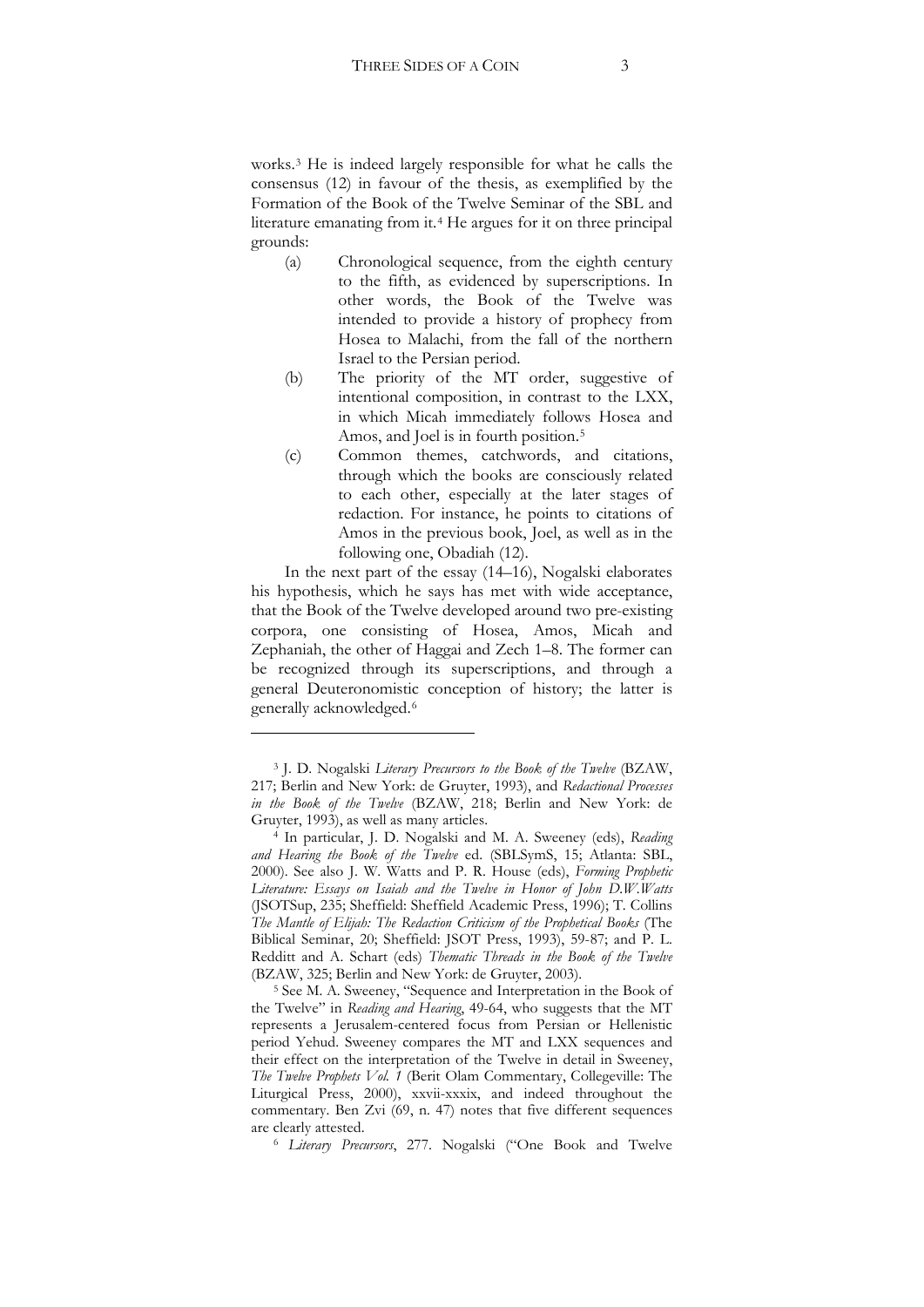After a discussion of critiques of the thesis, to which I will return, Nogalski continues with the growth of these preexisting corpora into the Book of the Twelve, through the addition of the extra six books (22–30).[7](#page-3-0) For instance, he proposes that Joel was inserted between Hosea and Amos so as to shift the focus of the first part of the collection from Northern Israel to Jerusalem, corresponding to Sweeney's emphasis on the centrality of Jerusalem to the MT sequence (25–26).[8](#page-3-1) Similarly, the inclusion of Nahum and Habakkuk filled in an important historical gap, namely the fall of Assyria (34). He admits that the reasons for and the processes by which the other books were incorporated are not always clear, particularly in the cases of Jonah and Malachi (28, 30).[9](#page-3-2)

!!!!!!!!!!!!!!!!!!!!!!!!!!!!!!!!!!!!!!!!!!!!!!!!!!!!!!!!!!!!!!!!!!!!!!!!!!!!!!!!!!!!!!!!!!!!!!!!!!!!!!!!!!!!

Books," 15) notes that his designation of the former group as the Deuteronomistic corpus has been critiqued by Aaron Schart, because of its lack of typical Deuteronomistic vocabulary. Cf. Schart, "Reconstructing the Redaction History of the Twelve Prophets: Problems and Models" in *Reading and Hearing the Book of the Twelve*, 34- 48 (43) and idem, *Die Entstehung des Zwölfprophetenbuchs: Neuarbeitungen*  von Amos im Rahmen scriftübergreifender Redaktionsprozesse (BZAW, 260; Berlin and New York: de Gruyter, 1998), 218-33. See also, Rainer Albertz, "Exile as Purification: Reconstructing the 'Book of the Four' in *Thematic Threads in the Book of the Twelve*, 232-51, who points out that Hosea has almost no Deuteronomistic language, and that Deuteronomistic diction often occurs in post-exilic redactional layers. A detailed discussion of the contribution of the exilic redactors of the Book of the Four is to be found in R. Albertz *Israel in Exile: The History and Literature of the Sixth Century B.C.E.* (tr. D. Green; Atlanta: SBL, 2003), 204-37. Albertz remarks, "the linking texts do not speak with a distinctly Deuteronomistic voice" (208).

<sup>7</sup> This is the subject of his second book, *Redactional Processes in the* 

<span id="page-3-1"></span><span id="page-3-0"></span>*Book of the Twelve*. 8 See also Nogalski's more detailed study, "Joel as 'Literary Anchor' for the Book of the Twelve" in *Reading and Hearing the Book of* 

<span id="page-3-2"></span>*the Twelve*, 91-109 (100).<br><sup>9</sup> R. Fuller proposed in 1988 that in 4QXII<sup>a</sup> Jonah follows Malachi. Barry Jones, "The Book of the Twelve as a Witness to Ancient Biblical Interpretation" in *Reading and Hearing the Book of the Twelve*, 65-74 (68), holds that this was the original sequence. O. Steck, "Zur Abfolge Maleachi-Jona in 4Q76 (4QXIIa)" *ZAW* 108 (1996), 249-253, proposes that it was a secondary development from the original order, which ended with Malachi, as attested by Sirach. He thinks that it was motivated by a desire to end the *Nebi'im* with an intimation of salvation of the nations, in accordance with the irenic atmosphere of the early Seleucid period. P. Guillaume, "The Unlikely Malachi-Jonah Sequence (4QXIIa)" *JHS* 7 (2007), Article 15, available online at http://www.jhsonline.org (and published also in print in E. Ben Zvi (ed.), *Perspectives in Hebrew Scriptures IV: Comprising the Contents of Journal of Hebrew Scriptures, vol. 7* [Piscataway, NJ: Gorgias Press, 2008], 445–58) expresses doubts about the reconstruction of the scroll. See further, R. E. Fuller, "The Form and Formation of the Book of the Twelve: The Evidence from the Judean Desert," *Forming Prophetic Literature*, 86-101, which is likewise rather inconclusive.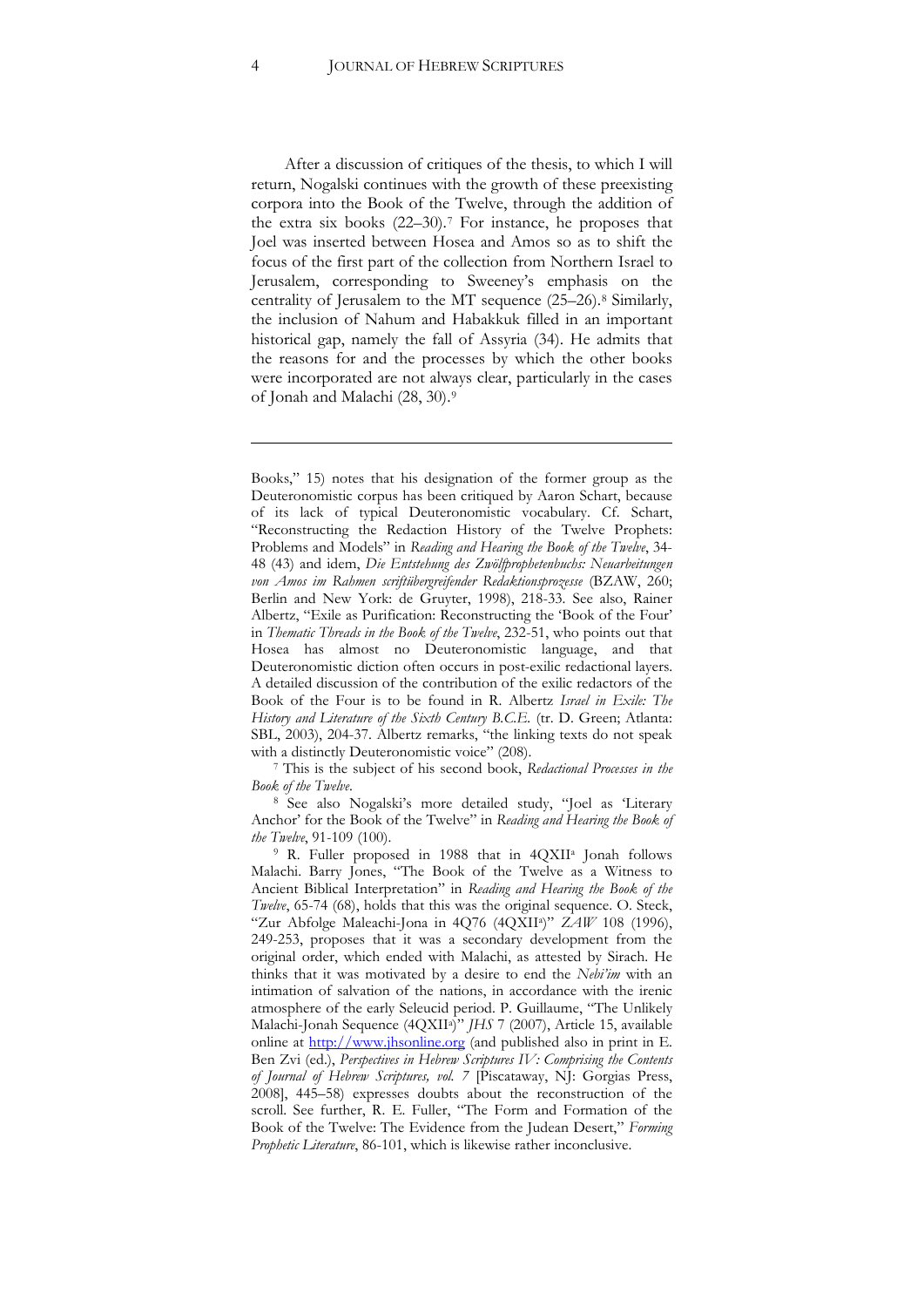Much of this section of Nogalski's essay, and clearly his prime interest, is in how the different books were expanded to strengthen the intertextual and thematic links between the books. Examples are the theophanic hymns in Habakkuk 3 and Nahum 1, and the psalm of thanksgiving in Jonah 2 (27, 32– 34).[10](#page-4-0) He is both concerned with how the pre-existing materials were adapted and co-opted to conform to the growing sense of the book, and with the reasons for the shift from prophetic to cultic texts. Why were so many hymns introduced at a late stage in composition (33, 39)? This leads to his attribution of the editing and final composition of the Book of the Twelve to Levites in fifth century Jerusalem, on the grounds of their cultic expertise, their literacy, and their interest in what he regards as the major themes of the book (the Day of the Lord; fertility; theodicy; and the fate of Israel).

Ehud Ben Zvi is one of the most thoroughgoing critics of what he calls the Twelve Hypothesis, or TH for short.[11](#page-4-1) He argues, in his contribution to the volume, "Is the Twelve Hypothesis Likely from an Ancient Reader's Perspective?" (41– 96), that, like all general or grand hypotheses, the TH is attractive because of its explanatory power, and takes a plethora of forms.[12](#page-4-2) At the same time, because of its generality it inevitably has points of tension or weakness, which have to be explained away, but which may generate new versions of the hypothesis (51). Its contribution to the field of biblical studies is precisely the number of questions it renders possible, and the opportunity it affords for methodological reflection.[13](#page-4-3) It

<span id="page-4-0"></span><sup>10</sup> See also Nogalski, "Recurring Themes in the Book of the Twelve: Creating Points of Contact for a Theological Reading" *Int* 61 (2007), 125-37.

<span id="page-4-1"></span><sup>&</sup>lt;sup>11</sup> Particularly in his essay, "Twelve Prophetic Books' or 'The Twelve'? A Few Preliminary Considerations" in *Forming Prophetic Literature*, 125-56. Other sceptics include D. L. Petersen and M. Beck, but they are much less far-reaching in their criticisms. David Petersen, "A Book of the Twelve?" *Reading and Hearing the Book of the Twelve*, 3- 10, questions the pertinence of the concept of the "book," and suggests that the Book of the Twelve is more of an anthology with thematic links, such as "the Day of the Lord?," Beck, "Das Dodekapropheton als Anthologie" *ZAW* 118 (2006), 558-81, provides a survey of the meaning of the anthology in the ancient world, concluding that the Twelve are an anthology, collected rather late in the process of transmission. See also idem, *Der 'Tag YHWHs' im Dodekapropheton. Studien im Spannungsfeld von Traditions- und Redaktionsgeschichte* (BZAW, 356; Berlin and New York: de Gruyter, 2005). Nogalski discusses these critics in a section entitled "Doubts about the Task" (16-22).  $12$  At the beginning of his essay (47-48), Ben Zvi notes the

<span id="page-4-2"></span>multiplicity of versions of the TH. In this, he says, it is like other grand hypotheses, such as that of the Deuteronomistic history.

<span id="page-4-3"></span><sup>13</sup> Ben Zvi comments that it provides "a new lens to look at the texts" (51) and "an important impetus for new research" (52).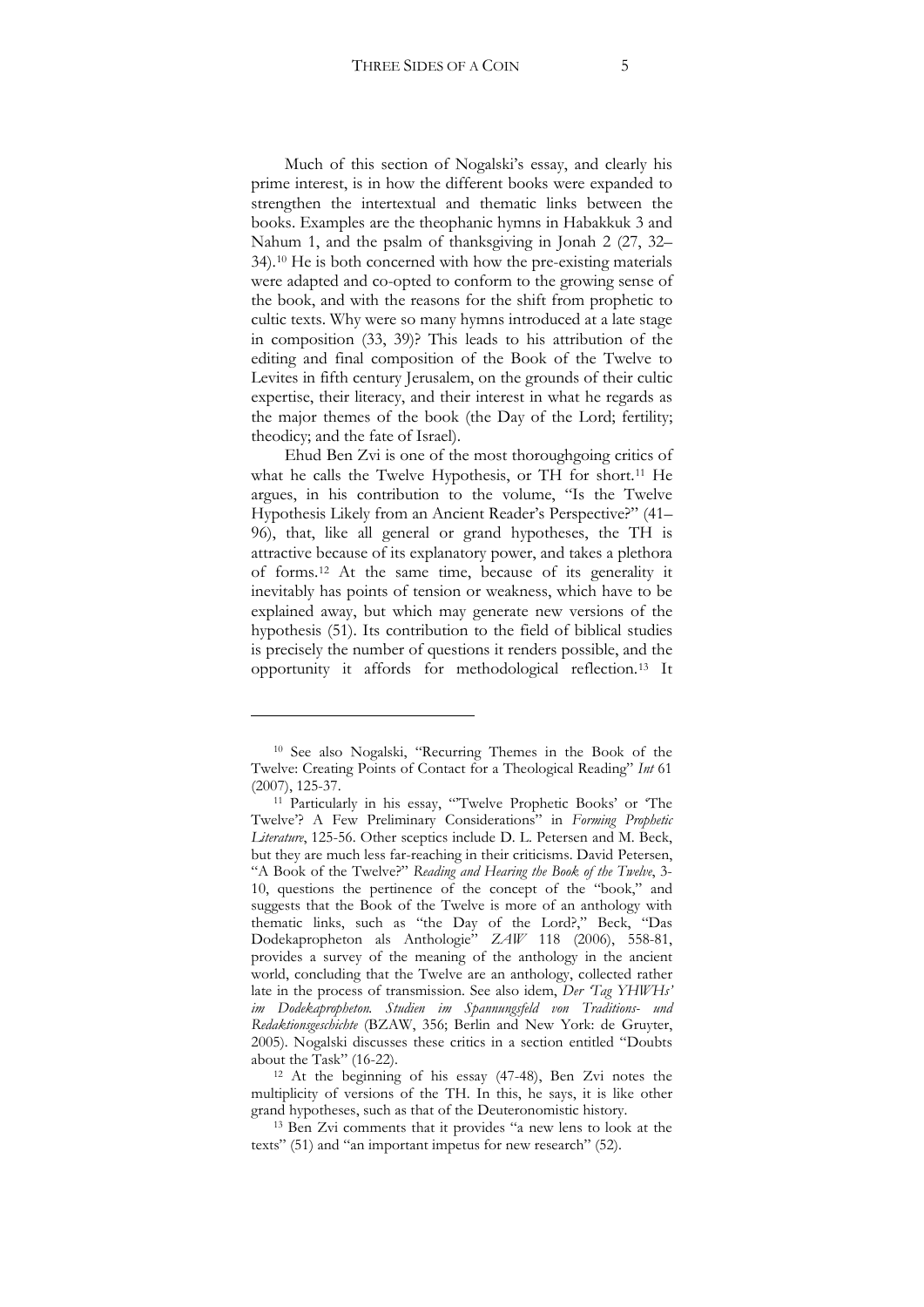corresponds, too, to a modernist desire for an inclusive metanarrative:

It (the TH) shaped a grand narrative that binds together monarchic, exilic, and Persian period Israel and their intellectual and literary worlds through a thread of continuous re-writing of an ongoing, shared text, and a chain of ongoing theological thinking in which generations build on the work of past generations, across and despite the chasm created by historical disasters. (51)

The difference between Nogalski and Ben Zvi is largely a methodological one. Nogalski's is a redaction-critical approach, while Ben Zvi's focus, as his title suggests, is on the readerships (or, in his parlance, *rereaderships*) of the texts (53).[14](#page-5-0) He argues that it would have been much more probable that ancient rereaders would have regarded the Twelve as discrete entities, and thus conceived of fifteen prophetic books instead of four. He grants that one's results are partially determined by one's methodology; nonetheless, he devotes the first major section of his essay to arguing that his approach is to be preferred over a redaction-critical one in reconstructing the discourse of ancient Yehud (ibid).

Ben Zvi's main point in his methodological section (54– 63), one to which I will return, is that what was authoritative in ancient Yehud was not books but readings of them (54). Communities developed authoritative readings, based on a high degree of literary competence, and constructed texts in conjunction with those readings. Implied author and implied reader or reader community converge; each reading in fact erases the memory of the historical author, as well as all preceding versions of the text (58–59). A consequence is that all readings were synchronic (58); a successful redaction would be one which suppressed all its antecedents. Thus an historian engaged in trying to discern the intellectual history of Yehud must start with texts as they would have been received, understood, interpreted and reconstituted, despite the inevitable dangers of circularity, indeterminacy, and the potential multiplicity of interpretive communities, which affect any historical argument (60–63). Redactional-critical approaches, he claims, are in fact more vulnerable to these criticisms (63)[.15](#page-5-1)

<span id="page-5-0"></span><sup>14</sup> Another reader-oriented approach, largely influenced by U. Eco, is represented by E. W. Conrad, "Forming the Twelve and Forming Canon" in *Thematic Threads in the Book of the Twelve*, 90-103. Significantly, Conrad's work mostly concerns the intertextual links between superscriptions to prophetic books, and does not lend support to the TH.

<span id="page-5-1"></span><sup>15</sup> Ben Zvi's approach has some affinity with the canonical-critical one, in that its focus is on the community in which the texts were authoritative, and their contribution to community construction. The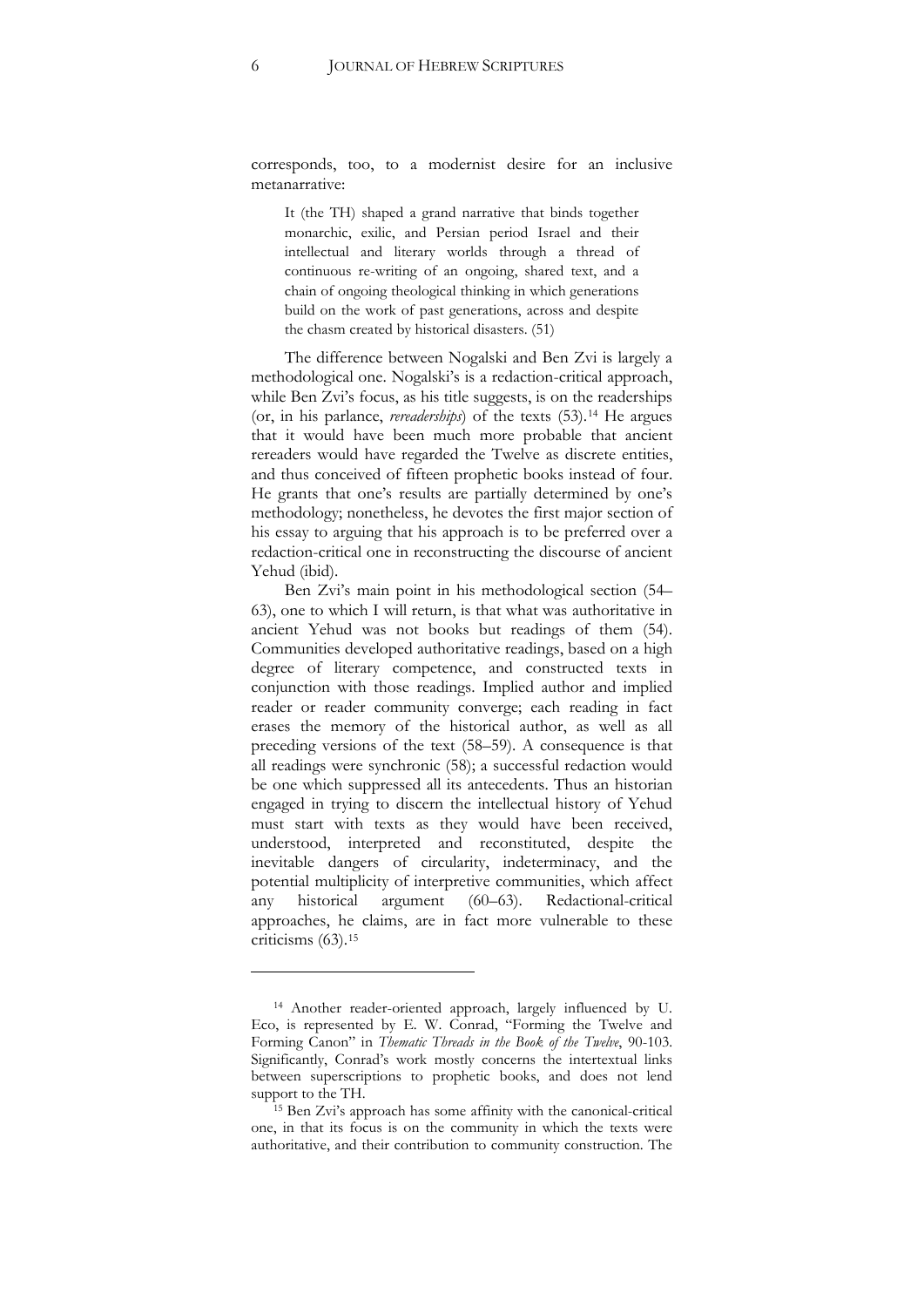In the next part of the essay (64–72), Ben Zvi provides detailed arguments against the TH. He points out that we have no evidence as to when the Twelve were grouped on one scroll, or whether any ancient readers read them as a unity. There is no *pesher* of the Twelve, for instance, nor any rabbinic interpretation that sees them as anything other than separate books. That there were different sequences of the books suggests that the order was malleable, similar to Ketuvim (69– 72). He continues (72–77) by contending that the superscriptions are *prima facie* evidence that the Twelve were intended to be read as separate books. They signal to the reader that a unique discourse, attributed to a particular named prophet, is beginning. He concedes to Nogalski that the superscriptions may have had a macrostructural function, but only if one assumes the TH in advance (77).[16](#page-6-0) Further, the endings of books often demarcate them.[17](#page-6-1) Likewise, the style of a book may distinguish it from others (78–79). A good example is Hosea, whose linguistic peculiarities are often explained by its northern origins.[18](#page-6-2) Another argument Ben Zvi adduces is that the TH would postulate a genre that is otherwise unattested. Whereas each of the individual books conforms quite markedly to the model of the prophetic book, there is nothing like the Twelve. It may be an anthology, as Martin Beck suggests, but if so, it differs from other biblical anthologies in not being attributed to a particular culture hero, like David or Solomon (79–80).

!!!!!!!!!!!!!!!!!!!!!!!!!!!!!!!!!!!!!!!!!!!!!!!!!!!!!!!!!!!!!!!!!!!!!!!!!!!!!!!!!!!!!!!!!!!!!!!!!!!!!!!!!!!!

difference, however, is that the canonical-critical perspective is teleological and theological; in other words, texts are understood and, in part, evaluated as foundational to the future Jewish and Christian communities. Ben Zvi is, in contrast, interested in the intellectual life of Yehud, which is of course largely theological, irrespective of its afterlife in Jewish and Christian discourse.

<span id="page-6-0"></span><sup>16</sup> For an elaborate theory of superscriptions in the Twelve on three levels of the redactional process, see J. D. W. Watts, "Superscriptions and Incipits in the Book of the Twelve" in *Reading and Hearing the Book of the Twelve*, 110-24.

<span id="page-6-1"></span><sup>17</sup> Ben Zvi provides a whole list, including the endings of the major prophetic books of Isaiah and Ezekiel (78). Jeremiah is obviously a special case. See further, Ben Zvi, "The Prophetic Book: A Key Form of Prophetic Literature" in M. A. Sweeney and E. Ben Zvi (eds), *The Changing Face of Form Criticism for the Twenty First Century* (Grand Rapids, Mich.: Eerdmans, 2003), 276-97 (286). 18 Those who are familiar with Ben Zvi's work on Chronicles will

<span id="page-6-2"></span>recognize his case that the creation of a marked style, for instance LBH (Late Biblical Hebrew), is a choice that establishes the individual voice of a book in contradistinction from others. See Ben Zvi, *History, Literature and Theology in the Book of Chronicles* (London: Equinox, 2006), 30 and passim, and his "The Communicative Message of Some Linguistic Choices," E. Ben Zvi, D. V. Edelman and F. Polak (eds), *A*  Palimpsest: Rhetoric, Ideology, Stylistics and Language Relating to Persian Israel (Piscataway, NJ: Gorgias Press, 2009), 269-90.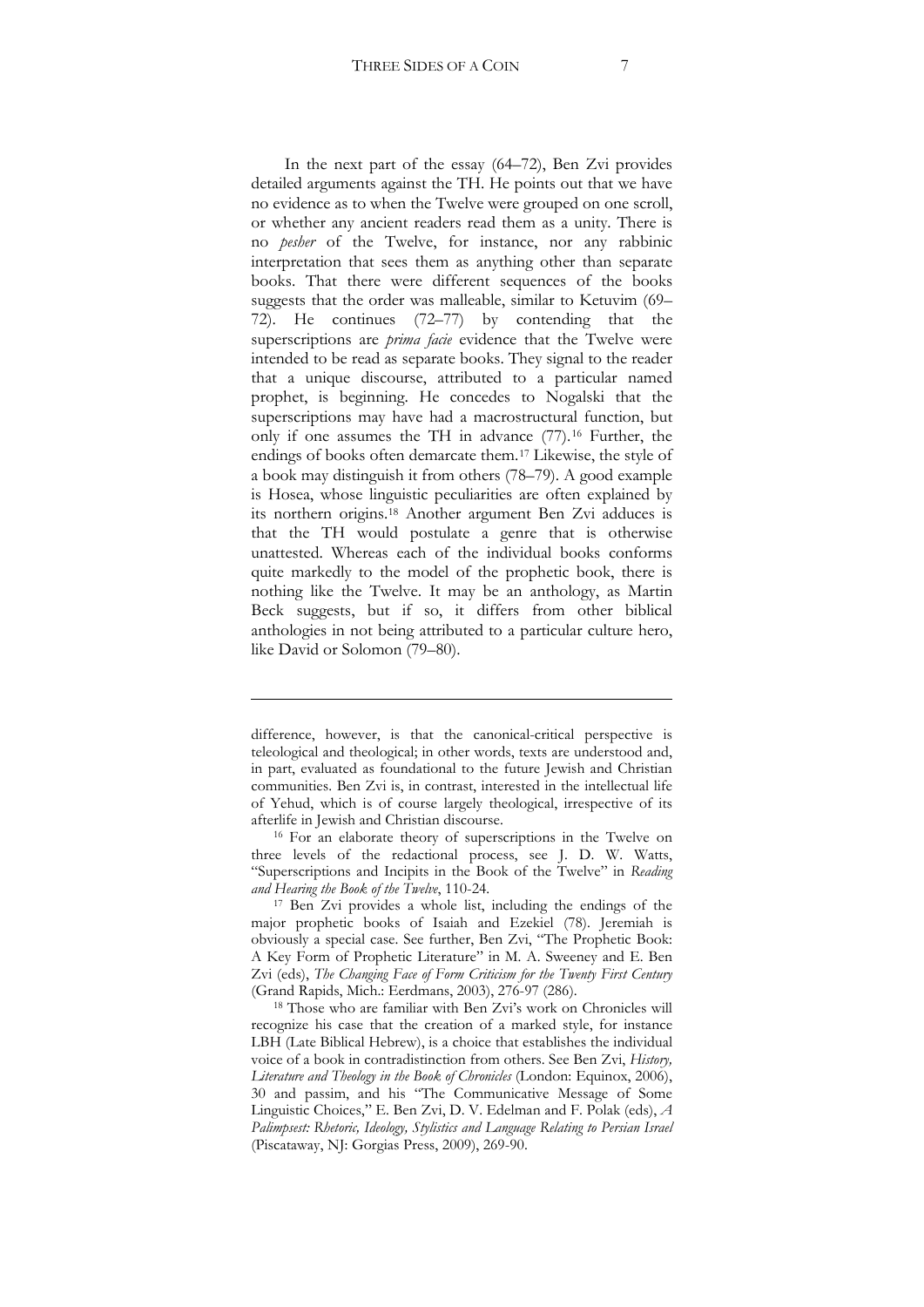All these considerations converge, Ben Zvi says (80), on a single central point. Ancient readers did not relate to books in themselves, but as vehicles for authoritative teachings coming from the great visionaries of the past, and ultimately from God. The prophetic book gave them access to the prophet himself. Books such as Isaiah, Jeremiah and Ezekiel conveyed the message and personality of those figures.[19](#page-7-0) There could be no Book of the Twelve, simply because there was no one called The Twelve (82–83).

Ben Zvi concludes his essay by returning to methodological considerations and their practical implications (85–96). This is divided into four parts: i) implications for memory studies. How did ancient readers remember and construct their past? ii) implications for openings and endings, and how one evaluates catchwords; iii) issues for the model of reading; iv) the identification of central themes versus marginal texts. These are clearly very important and will require further attention.

Nogalski responds to Ben Zvi, as well as his other critics, in a brief section of his essay (16–22). He makes two main points. The first is that it is no objection to the TH that the book has no superscription. The Torah has no superscription, yet "few would doubt the interconnectedness of the edited works" (17). Similarly, Psalms have no overall superscription, even though individual psalms do. Nonetheless, it is widely recognized that the arrangement of the Psalms has been subject to editing.[20](#page-7-1) Nogalski, however, does not address the positive aspect of Ben Zvi's argument, that the superscriptions serve to identify the individual books. His second point relates to catchwords. Nogalski holds that books are linked together through common catchwords. Ben Zvi doubts that they would have been discernable, or that they would have over-ridden the clearly marked boundaries between texts.[21](#page-7-2) Nogalski responds that Ben Zvi's criteria are over-exacting, and that the persuasiveness of the parallels depends both on the multitude of catchwords and on their contextual appreciation.

Nogalski does not engage, however, with the fundamental difference between himself and Ben Zvi, namely that between redactional and reader-oriented approaches, or with Ben Zvi's central point, that ancient readers thought in terms of prophets

<span id="page-7-0"></span><sup>19</sup> Even as they erased those figures through reinventing them in social memory. See pp. 58-59.

<span id="page-7-1"></span><sup>20</sup> In addition to the references supplied by Nogalski (17, n. 15), one should note the many detailed structuralist readings of P. Auffret, e.g., *La Sagesse a batî sa maison: études de structures littéraires dans l'Ancien*  Testament et spécialement dans les psaumes (OBO, 49; Fribourg: Editions universitaires, 1982), 407-437, on Pss 15-24.

<span id="page-7-2"></span><sup>21</sup> Nogalski is reacting to some comments in Ben Zvi, "Twelve Books or 'The Twelve'," 135-37, 139-42.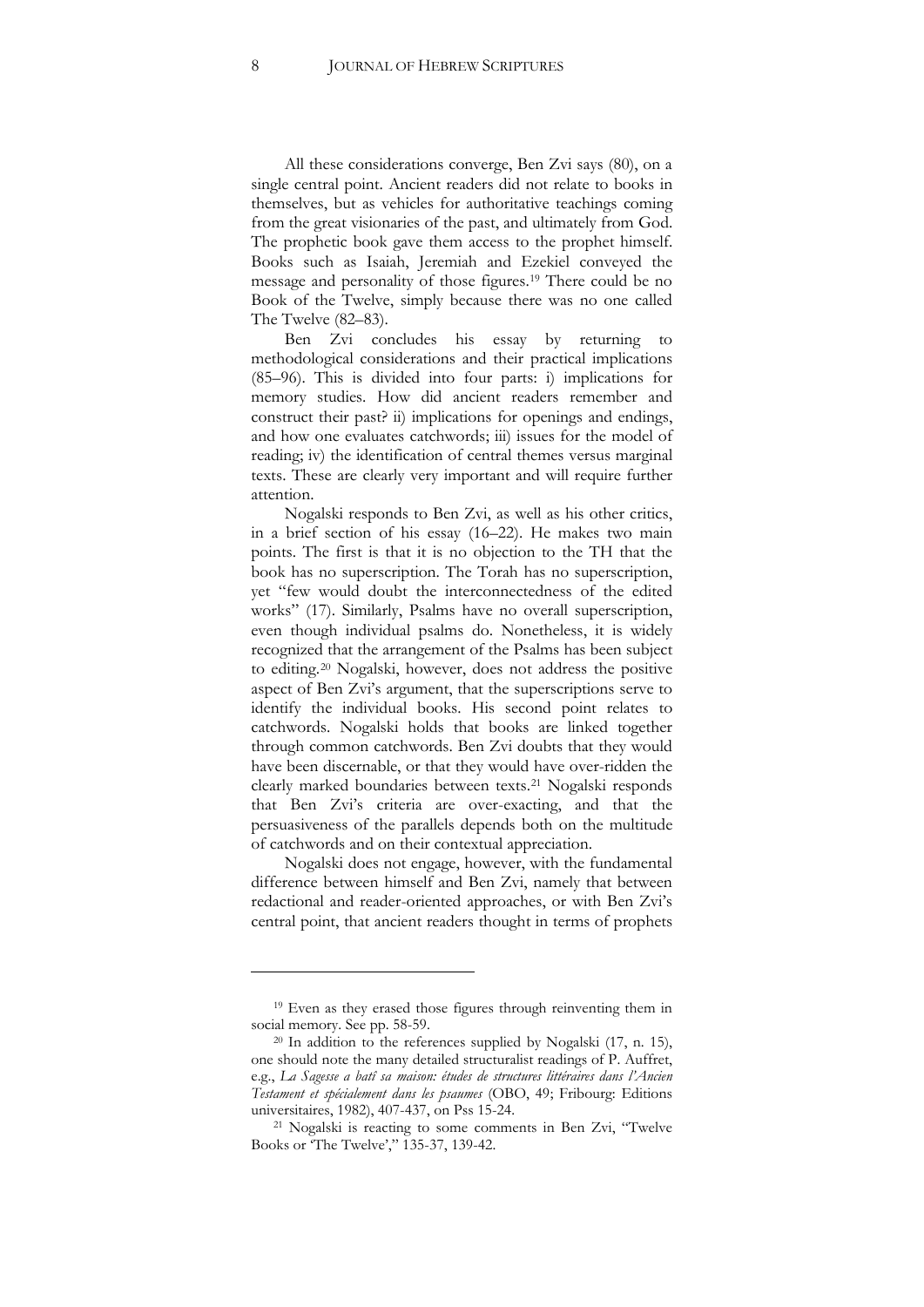rather than of books, and that books were only meaningful insofar as they preserved the voices and messages of the past.

I can only add a few questions to this debate, from the perspective of a literary outsider. My primary interest is not in the history of the text's composition, in how it may have been understood by its first readers, in what it tells us about community construction and memory in ancient Yehud. I deal with the text as a work of art, with its metaphors, wordplays, and other figures of speech; with the development of symbolic and associative fields; with language of great depth and beauty. Some of the poetry of the Twelve is indeed of extraordinary quality, as is the prose narrative of Jonah. As Ben Zvi says, however, the boundaries between literary and historical discourse are porous (48). The work cannot but refer to its world, and speak for its world. An historical awareness, no matter how tentative, informs all our reading. For that reason the debate between Nogalski and Ben Zvi concerns me. It might be thought that I side with Ben Zvi; after all, he adopts an explicitly synchronic approach, since that is the way the primary communities of readers understood the texts. It is true, moreover, that I agree with most, if not all, of his points. However, I have learnt much from redaction critics, like Nogalski and his mentor, O. Steck, since they ask questions which must concern every literary critic: Why is this particular word chosen in this place? How does it link up with other words in other places? What can it suggest about the intellectual horizons and ideological interests of authors and readers? How are texts put together? Questions like these are perhaps more important than the answers, since they open the mind to the fractures and difficulties in the text. Opposition is true friendship.

The first question is what is a whole? We in literary studies find this an extremely complex and difficult question, especially if we are exposed to deconstruction. Any aesthetic and imaginative work is the product of a tension, between the drive towards coherence, towards asserting the unity of the world, history etc, and the tendency towards fragmentation – or let us say the world's resistance. In biblical studies, it is even more difficult, first of all because of overt or covert theological agendas,<sup>[22](#page-8-0)</sup> and secondly, because we do not know what

<span id="page-8-0"></span><sup>22</sup> The agenda is overt in the case of canonical-critics, but it may also be discerned in the approach of House, *The Unity of the Twelve*, for whom the underlying plot is a version of "salvation history." In general, "final form" criticism, as promoted, for instance, by rhetorical criticism, appealed to conservative as well as literary scholars, especially in America, since it promised to preserve the integrity of the Bible against the corrosive effects of documentary theory. It should be noted that Nogalski, in his guest editoral introduction to the special issue of *Interpretation* on the Book of the Twelve, "Reading the Book of the Twelve Theologically" *Interpretation*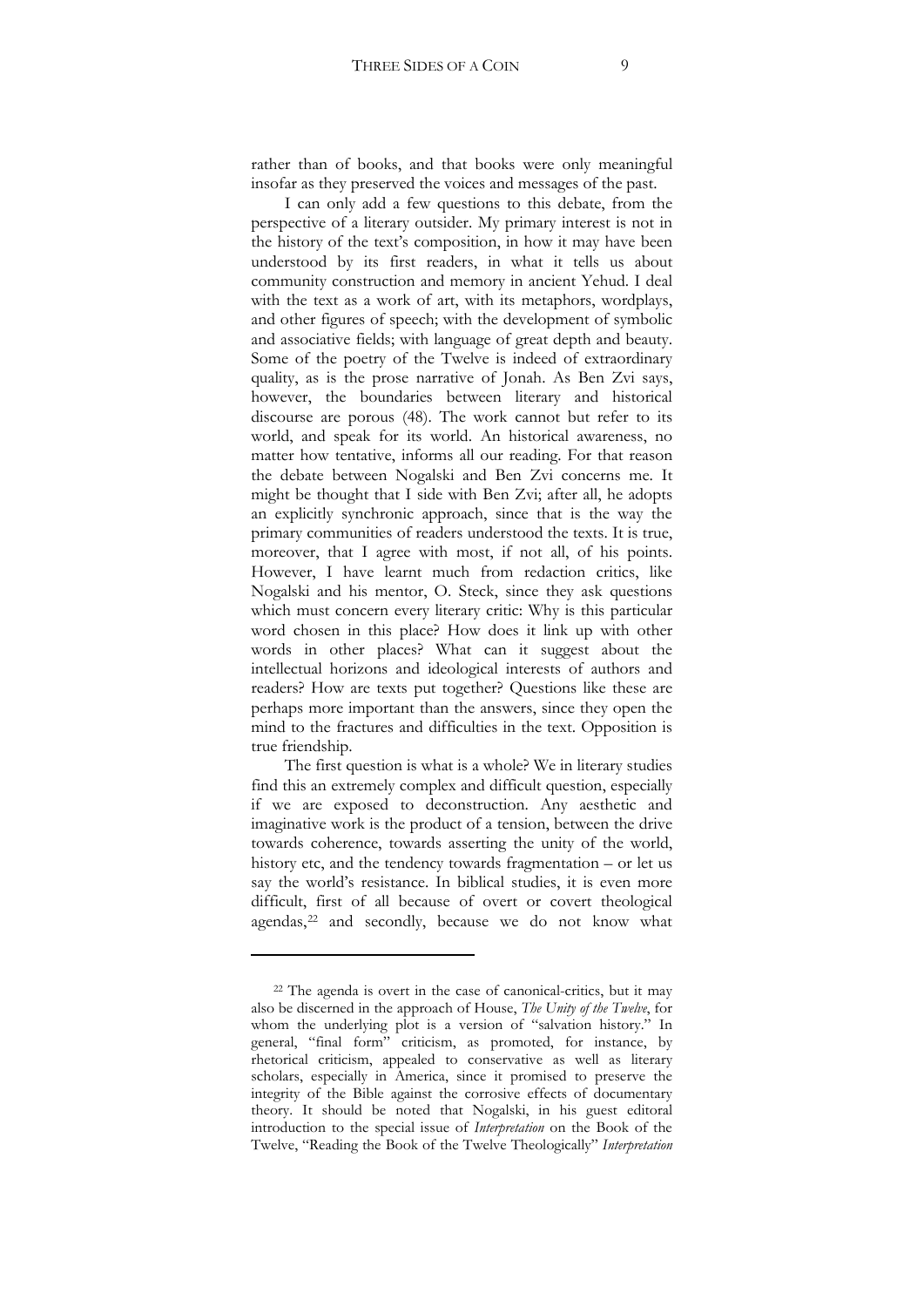constituted literary unity in the ancient world, or whether such unity was intended.[23](#page-9-0) For that reason, I deal, on the whole, with very small portions of text, which are relatively clearly demarcated, and the vast vistas supposed by the TH induce a certain agrophobia.

In the case of the prophetic books, it is easy to see the relative unity of Jeremiah and Ezekiel. They are unified as quasi-biographies of their respective prophets as well as structurally. Ezekiel, in particular, is enclosed between two matching visions, one in exile, the other of the restored temple; it is organized according the conventional three part pattern of oracles against Israel, oracles against the nations, followed by oracles of salvation; it divides neatly in the middle; and is characterized by hypertrophic .patterns of repetition and reversal[.24](#page-9-1) Jeremiah is a more difficult case, because of its different versions in MT and LXX; nonetheless the mostly poetic passages in chapters 1–20 correspond, more or less, to the mostly prose narratives in chapters 21–45[.25](#page-9-2) Isaiah is a more difficult case still. There has been a great deal of work in the last 30 years on the interconnections between the different parts of the book, not least by Nogalski's *Doktorvater,* Odil Steck, and one can see how it would serve as a model for the redaction history of the Twelve.[26](#page-9-3) At the same time, any reader

61 (2007), 115-24, adopts an explicitly theological agenda—perhaps in line with the journal in which it was published.

!!!!!!!!!!!!!!!!!!!!!!!!!!!!!!!!!!!!!!!!!!!!!!!!!!!!!!!!!!!!!!!!!!!!!!!!!!!!!!!!!!!!!!!!!!!!!!!!!!!!!!!!!!!!

<span id="page-9-0"></span><sup>23</sup> Of course, such unity may be intended or imputed. However, at least in the case of most literary and artistic works, such as Greek drama or vases, we do know that they exist as self-contained entities, and then have to judge their aesthetic success. With biblical texts like the Twelve, we are on much less certain ground.

<span id="page-9-1"></span><sup>24</sup> M. Greenberg (*Ezekiel 1-20*, AB, 22; New York: Doubleday, 1983; Ezekiel 21-37, AB, 22A; New York: Doubleday, 1997) has argued that Ezekiel is "the product of art and intelligent design" (26), with insistent and obtrusive structuration. An example of the mirroring effect is the reversal of the oracle against the mountains of Israel in chapter 6 in chapter 36. For two recent treatments of the motif of exposure of corpses in Ezekiel and its relation to the structural semiotics of the book, see F. Stavrakopoulou, "Gog's Grave and the Use and Abuse of Corpses in Ezekiel 39: 11-20" *JBL* 129 (2010), 67-84 (69, 83-84) and J. T. Strong, "Egypt's Shameful Death and the House of Israel's Exodus (Ezekiel 32.17-32 and 37.1- 14)" *JSOT* 34 (2010), 475-504.

<span id="page-9-2"></span><sup>25</sup> For a detailed structural, though to my mind somewhat mechanical, reading of Jeremiah, see J. R. Lundbom's 3 volume Anchor Bible commentary (*Jeremiah 1-20*, AB, 21; Doubleday: New York, 1999; *Jeremiah 21-36*, AB, 21B; Doubleday: New York, 2004; Jeremiah 37-52, AB, 21C; Doubleday: New York 2004). M. Kessler (ed.) *Reading the Book of Jeremiah: A Search for Coherence* (Winona Lake, Ind.: Eisenbrauns, 2004) is a valuable collection of essays on the issue.

<span id="page-9-3"></span><sup>26</sup> Despite various precursors, the modern study of the unity of Isaiah was stimulated by two articles: R. Rendtorff, "Zur Komposition des Buches Jesaja" *VT* 34 (1984) 295-320 (ET "The Composition of the Book of Isaiah" in R. Rendtorff, *Canon and*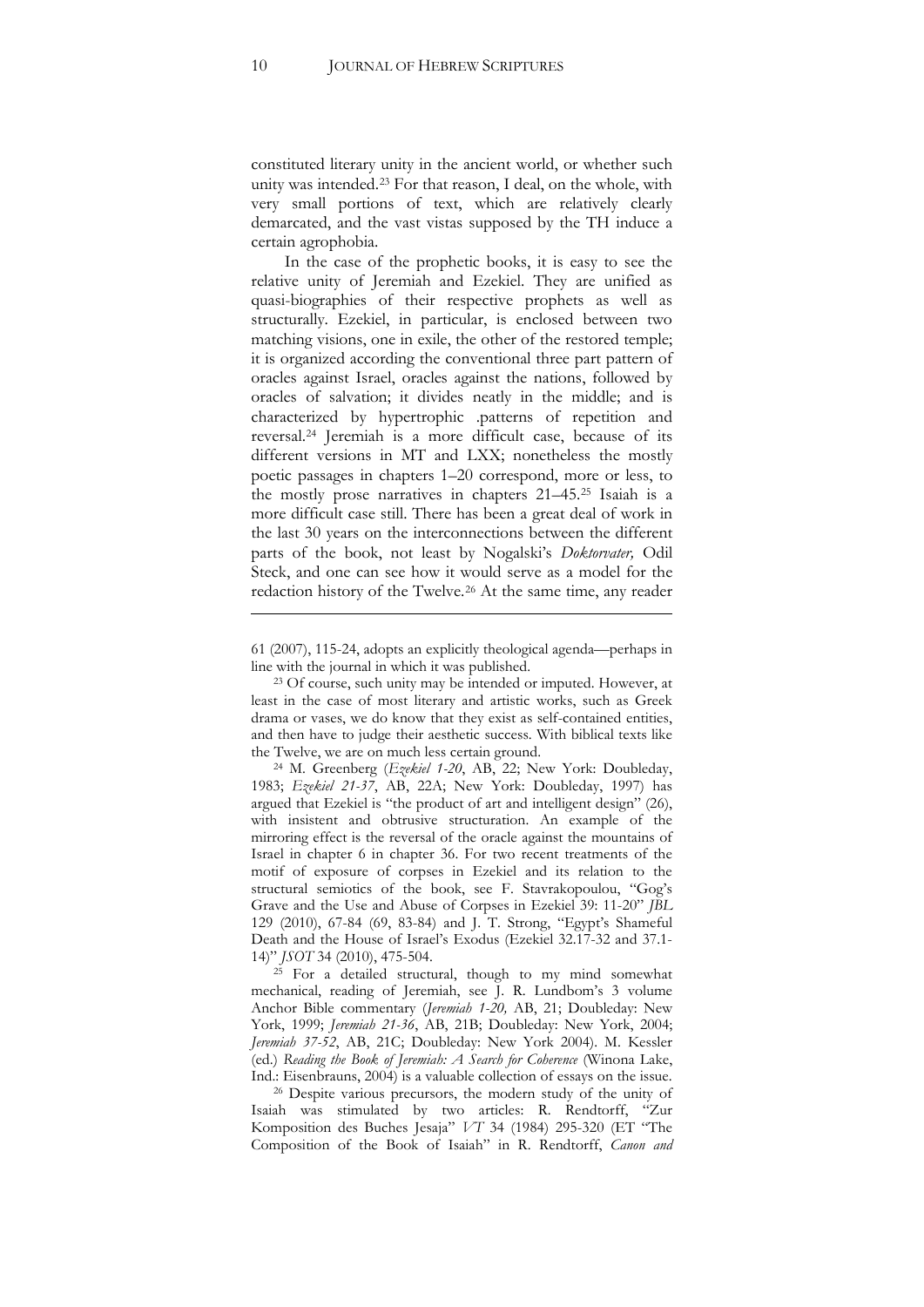of the Book of Isaiah has to take into account the immense stylistic, thematic, figurative and contextual distance between Proto- and Deutero-Isaiah, and the very different atmosphere and subject matter of Trito-Isaiah. Like Jeremiah and Ezekiel, Isaiah is unified, at least in part, by its attribution to a single prophet, and its transmission of narratives about him.[27](#page-10-0) This is evidently true in chapters 1–39, but even in 40–66, many scholars see the prophetic figure as being either modeled on the prophet or putatively identified with him.[28](#page-10-1) As with the Twelve, there are numerous catchwords and thematic continuities, such as the motif of blindness and deafness,<sup>[29](#page-10-2)</sup> and it has a clear two part structure.[30](#page-10-3) At the same time, P. Willey

!!!!!!!!!!!!!!!!!!!!!!!!!!!!!!!!!!!!!!!!!!!!!!!!!!!!!!!!!!!!!!!!!!!!!!!!!!!!!!!!!!!!!!!!!!!!!!!!!!!!!!!!!!!!

*Theology: Overtures towards an Old Testament Theology* [tr. M. Kohl Minneapolis: Fortress, 1994], 146–69), and R. E. Clements, "The Unity of the Book of Isaiah" *Int* 36 (1982), 117–29. It has since developed an enormous literature. Odil Steck's seminal contribution from the point of view of redaction criticism was *Bereitete Heimkehr: Jesaja 35 als redaktionelle Brücke zwischen dem Ersten und dem Zweiten Jesaja*  (Katholisches Bibelwerk: Stuttgart, 1985), but see also his collected articles in *Studien zu Tritojesaja* (BZAW, 203; Berlin: de Gruyter, 1991) and *Gottesknecht und Zion: Gesammelte Aufsätze zu Deuterojesaja* (FAT, 4; Tübingen: Mohr Siebeck, 1992). For a convenient summary of current views, see H. G. M. Williamson, "Recent Issues in the Study of Isaiah" in D. G. Firth and H. G. M. Williamson (eds) *Interpreting*  Isaiah: Issues and Approaches (Nottingham and Downer's Grove; Apollos, 2009), pp 21–39. Williamson himself has been no mean contributor to the debate, particularly in *The Book Called Isaiah* (Oxford: Clarendon, 1994). See also the various essays in R. F. Melugin and M. A. Sweeney (eds) *New Visions of Isaiah* (JSOTSup, 214; Sheffield: Sheffield Academic Press, 1996), and A. J. Everson and Hyun Chul Paul Kim (eds) *The Desert Will Bloom: Poetic Visions in Isaiah* (Atlanta: SBL, 2009), both emanating from the SBL Formation of Isaiah Seminar.

<span id="page-10-0"></span><sup>27</sup> See Peter Ackroyd, "Isaiah I–XII: Presentation of a Prophet" (VTSup, 29; Brill: Leiden, 1978), 16–48, and "Isaiah 36–39: Structure and Function" in W. C. Delsman et al. (eds), *Von Kanaan bis Kerala: Festschrift für J. P. M. van der Ploeg* (Neukirchen-Vluyn: Neukirchener Verlag, 1982), 3–21. Ackroyd notes the schematic reversal of Isaiah's contretemps with Ahaz in chapter 7 in Hezekiah's faithful response in chapters 36–38.<br><sup>28</sup> Ulrich Berges, *Jesaja 40–48* (HKAT; Freiburg: Herder, 2008),

<span id="page-10-1"></span>90, for Deutero-Isaiah, and Burkhard Zapff, *Jesaja 56–66* (Neuer Echter Bibel; Würzburg: Echter, 2006), 390, for Trito-Isaiah, are representative examples. Many scholars, for instance, think that 40:1– 11 schematically reflects and reverses Isaiah's vocation scene in ch.6, as does 61:1–3a.

<span id="page-10-2"></span><sup>29</sup> On these linkages, see especially R. E. Clements, "Beyond Tradition-History: Deutero-Isaianic Development of First Isaiah's Themes" *JSOT* 31 (1985), 95–113.<br><sup>30</sup> Another very well-established structural marker is the reprise of

<span id="page-10-3"></span>Isaiah 1–2:4 in Isa 65–66. See Joëlle Ferry, *Isaïe: "comme les mots d'un livre scellé" (Is 29,11)* (Paris: du Cerf, 2008), 39–66; D. M. Carr, "Reaching for Unity in Isaiah" *JSOT* 57 (1993), 61-80; A. J. Tomasino, "Isaiah 1.1–2.4 and 63–66, and the Composition of the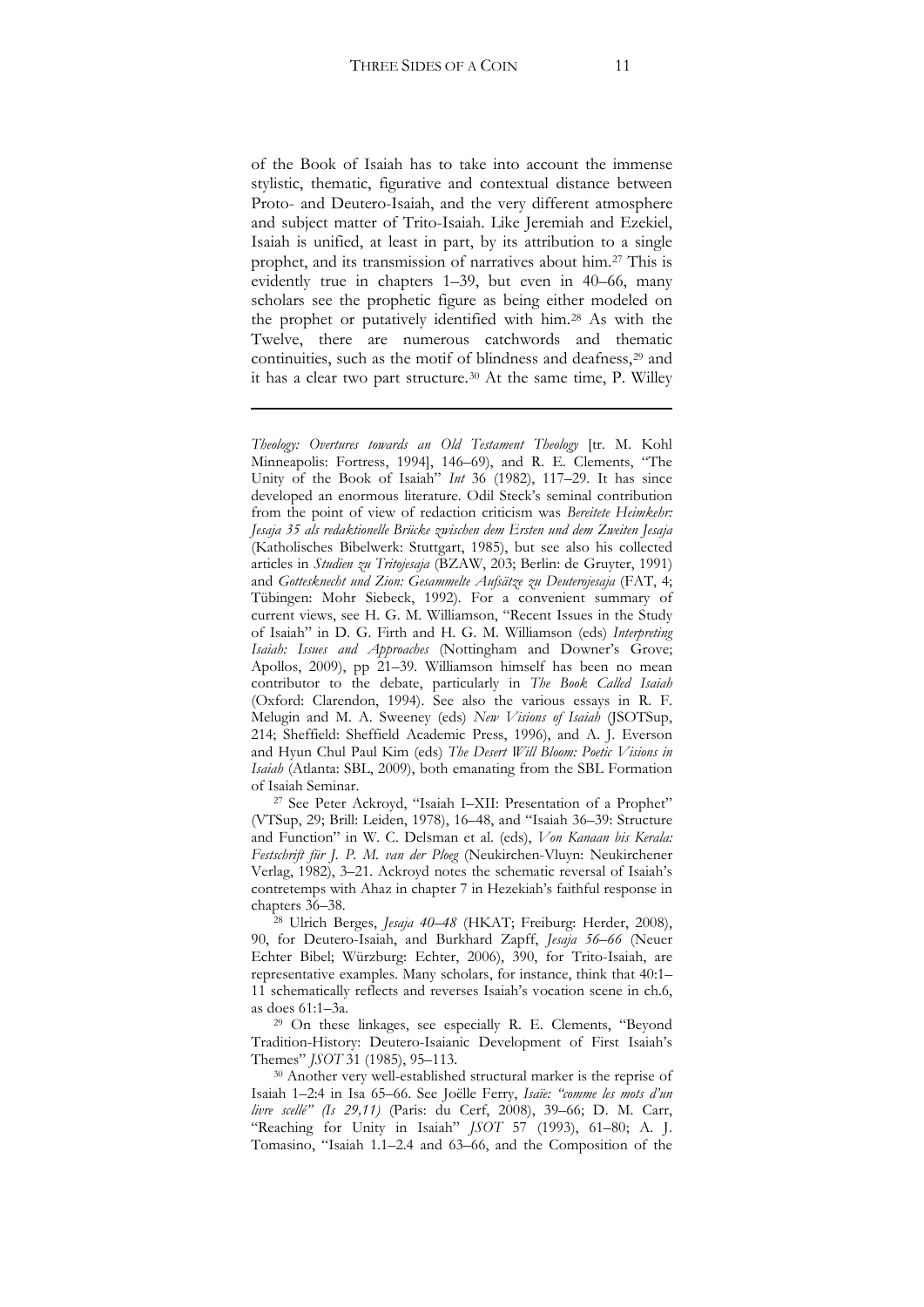and B. Sommer have both argued that Deutero-Isaiah has at least as many affinities with Jeremiah as with Proto-Isaiah; it could well have formed a supplement to that book.[31](#page-11-0)

In the Book of the Twelve, it would be even harder, I would have thought, to find any kind of poetic unity. An ancient reader would have to overcome not only the hugely disjunctive effect of the superscriptions, but even more the radically different subject matters, styles, and the powerful internal coherence of each of the respective books. Amos and Hosea, for instance, can only be lumped together as part of a Book of Four by ignoring their extraordinary individuality and closely worked internal structures, like the mirroring of the oracles against the nations in Amos 1–2 in the vision sequence of Amos 7–9,[32](#page-11-1) or the alternation of parallel chapters in the middle section of Hosea.[33](#page-11-2) It is, of course, possible to read the Twelve as a whole, and clearly Nogalski, House and others have done so. As Ben Zvi remarks, moreover, "as readers approach it as one book, they are bound to 'discover' structures, macrostructures, general themes, and other markers of textual coherence" (64).[34](#page-11-3) The more one works with a text, as Nogalski has done with his two books, the more interconnections will become apparent. The consensus, or what Ben Zvi calls the grand hypothesis, is the product of vast and careful labour. But it is also the result of a choice. Nogalski looks for anomalies, especially at the beginning and end of books, and treats them as evidence for secondary redaction,

!!!!!!!!!!!!!!!!!!!!!!!!!!!!!!!!!!!!!!!!!!!!!!!!!!!!!!!!!!!!!!!!!!!!!!!!!!!!!!!!!!!!!!!!!!!!!!!!!!!!!!!!!!!!

<span id="page-11-1"></span><sup>32</sup> Amos begins with a set of formulaic oracles against the nations, whose ultimate object is Israel; it ends with a set of equally formulaic visions, whose climax is the destruction of the Temple, but then which surprisingly reverts to the nations. Each sequence turns on the threshold between forgiveness and non-forgiveness. See, generally, J. R. Linville *Amos and the Cosmic Imagination* (SOTS; Aldershot and Burlington: Ashgate, 2007) and F. Landy, "Smith, Derrida, and Amos," W. Braun and R. T. McCutcheon (eds), *Introducing Religion: Essays in Honor of Jonathan Z. Smith* (London: Equinox, 2008) 208–30 (226).

<span id="page-11-2"></span> $33$  The correlations are in fact much more complex. Hosea 8 is closely echoed in Hosea 10, and chapter 9 in 11; however, there are also correlations between Hosea 7 and 8, and between 8 and 9. See Francis Landy, *Hosea* (Readings; Sheffield: Sheffield Academic Press, 1995), 124, 136.

<span id="page-11-3"></span><sup>34</sup> Ben Zvi gives the Bible itself as the most evident example of a literary corpus that has been treated for centuries as an organic whole (64, n. 37). The TH, at least in canonical-critical form, may be a gesture in that direction.

Isaianic Corpus" *JSOT* 57 (1993), 81-98; R. Rendtorff, "Zur Komposition" and many others.

<span id="page-11-0"></span><sup>31</sup> P. T. Willey *Remember the Former Things: The Recollection of Previous Texts in Second Isaiah* (SBLDS 161; Atlanta: Scholars Press, 1997); B. Sommer *A Prophet Reads Scripture: Allusion in Isaiah 40–66* (Stanford: Stanford University Press, 1998). A certain degree of contingency affects all literature.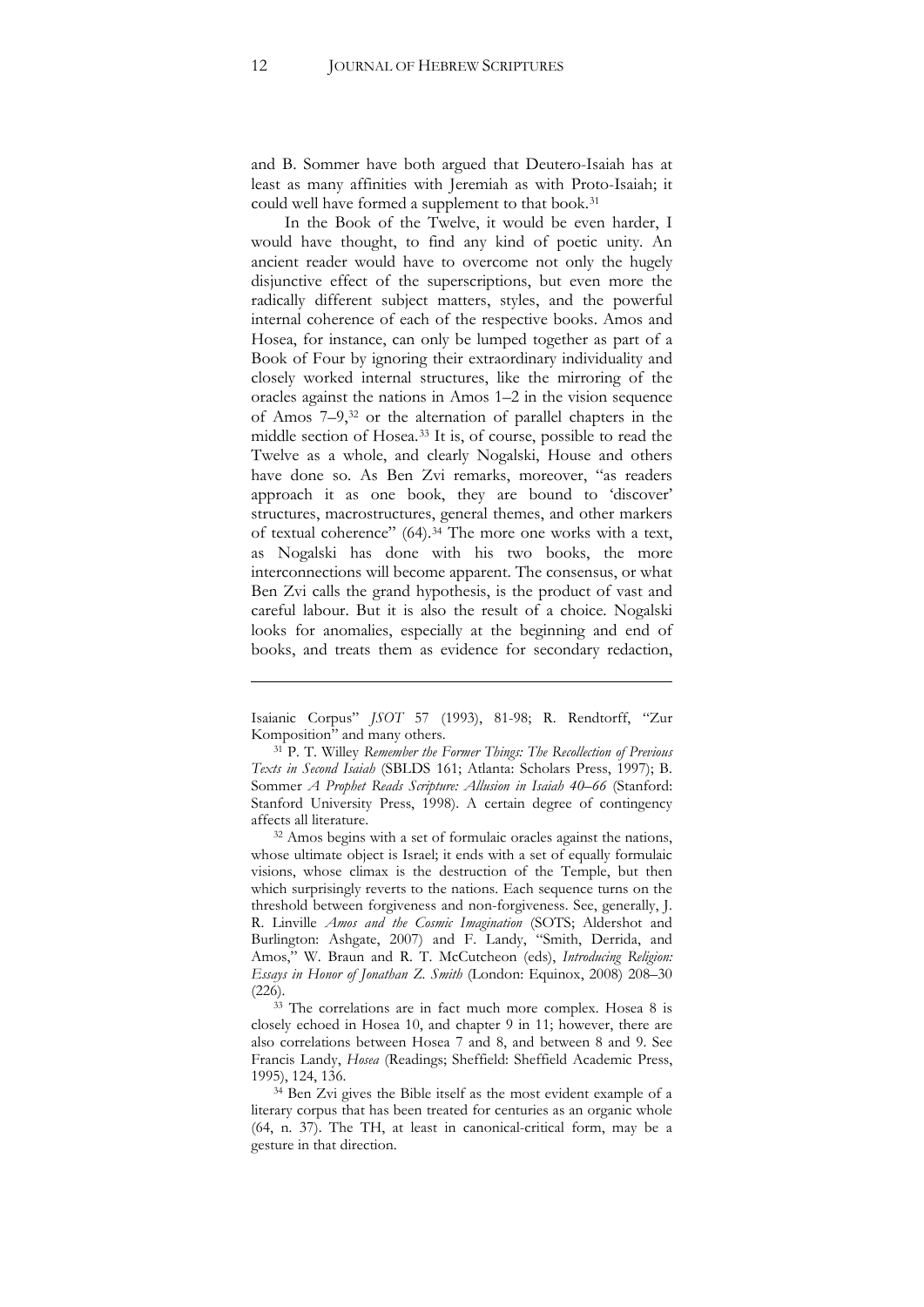whose function is to link the book in question to others. A good example is Hos 14:8a, which is alleged to be slightly discordant, but which is lexically connected to the beginning of the following book, Joel.[35](#page-12-0) Another choice would be to look for literary connections with its context in Hosea, for instance its place in the standard agricultural triad of corn, wine and oil, and to attempt to account for its syntactic awkwardness.<sup>[36](#page-12-1)</sup>

The assumption behind Nogalski's approach is that there is such a thing as a pure, simple, literary text, for example that without Hos 14:8a, the chapter would be smoother and somehow "better." Such an ideal does not exist, which is the reason for the dissolution of the text into ever more complicated redactional layers. Whatever the markers of internal coherence, every prophetic book (except perhaps Obadiah?) is presented as a collection of discourses, delivered at different times and places, with perhaps different points of view.[37](#page-12-2) More fundamentally, many if not all prophetic books thematize the problem of poetic language and unity in a symbolic world that collapses and has to be thought anew. Linville, for instance, writes "(Amos) forces the reader to attempt to make order, even as it continually deconstructs any order created."[38](#page-12-3) Hosea, likewise, is notorious for its fractured

<span id="page-12-0"></span><sup>&</sup>lt;sup>35</sup> The phrase in question is ישבי בצלו יחיו דגו "Those who sit in its shade will give life to grain" (Ben Zvi discusses alternative translations on p. 87, n. 87). 'f' occurs in Joel 1:2 and 14, as יושבי הארץ, "those who dwell in the land," and יושבי הארץ, " (Literary Precursors, 276; Redactional Processes, 13–14). The problem is that "they shall return," implies a post-exilic context, according to Nogalski; however, following the predictions of destruction and exile throughout the book, it seems entirely appropriate. Nogalski's thesis that Joel is a complex interpretation or reinterpretation of Hosea, for instance involving the use of key agricultural terms in Hosea 2, is beyond the scope of this essay to examine in detail. See Ben Zvi, 87–88.

<span id="page-12-1"></span><sup>&</sup>lt;sup>36</sup> For a representative sample, see Landy, *Hosea*, 173-74; the detailed discussion in Ben Zvi, *Hosea* (FOTL, XX1A/1; Grand Rapids, Mich.: Eerdmans, 2005), 298, who stresses its multivalence; and A. A. Macintosh, *Hosea* (ICC; London: T & T Clark, 1997), 574– 75.

<span id="page-12-2"></span>One may note, for instance, the disjunctive effect of introductory formulae like "Hear the word of YHWH." There are many instances of prophets (or God) apparently changing their minds, and indeed it is a major issue in Jonah. A good example is the contradiction between Hos 9:3, in which Israel is destined to return to Egypt, and Hos 11:4, where it will not return to Egypt. Most commentators emend or interpret the text in various ways. For a discussion of rhetorical function of the contradiction, see Landy, *Hosea*, 139. See also Ben Zvi, *Hosea*, 239, who suggests a *qere/ketib* dynamic, oscillating between  $\mathbf{R}^3$  and  $\mathbf{R}^3$ .

<span id="page-12-3"></span><sup>&</sup>lt;sup>38</sup> *Amos and the Cosmic Imagination*, 53. Linville's book is replete with such quotations. See also Y. Sherwood and J. D. Caputo, "Otobiographies, Or How a Torn and Disembodied Ear Hears a Promise of Death (A Prearranged Meeting Between Yvonne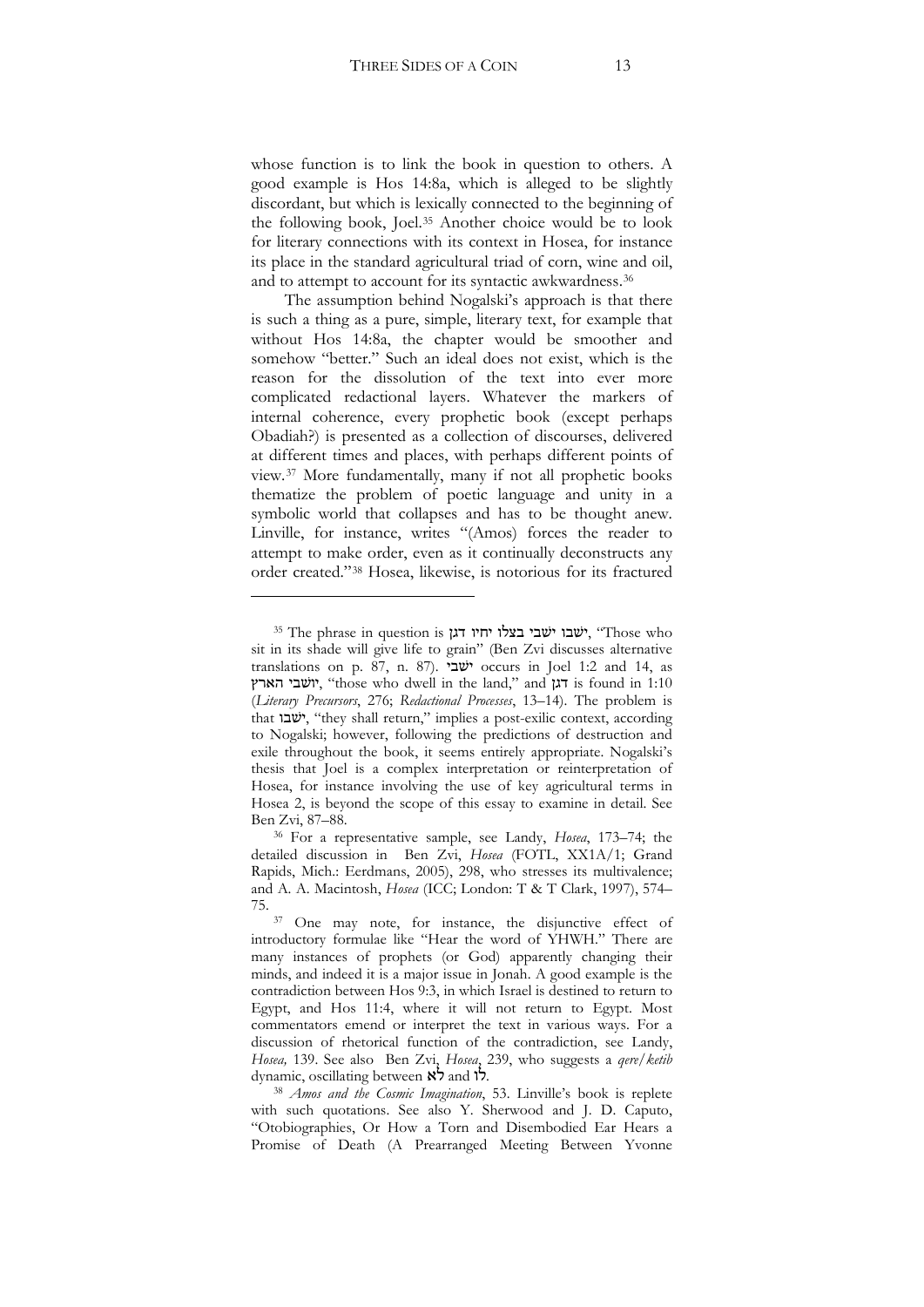syntax, its insoluble ambiguities, its complex and tortuous metaphors, through which it tries to communicate the horror and vacuity of its represented world and the failure of the Israelite metanarrative, as well as the inexplicable and unimaginable utopia on the other side of the disaster.[39](#page-13-0) Each book, then, is strongly marked as an individual entity; centripetal tendencies overwhelm centrifugal ones. The TH, to be successful, would have to provide sufficient counterweight to this dynamic. At the same time, it would internalize, and exacerbate, the difficulty of finding an adequate poetic language and of integrating the poetic world, common to Amos, Hosea and others. Its unity would have to incorporate disunity, and would be radically subverted by it.

The second question involves contrast. Nogalski, as I have mentioned, argues for unity largely on the basis of catchwords, citations, and common themes. However, in literature in general, and the prophetic books, in particular, contrast is an equally important structural principle.[40](#page-13-1) For instance, in the book of Isaiah, it is hard to avoid the contrast between the first twelve chapters, which culminate in the glorification of Zion, and the oracles against the nations in Isa 13–23[.41](#page-13-2) The relationship between the two blocks is antithetical, with very few lexical correspondences, and conforms to a well-known

!!!!!!!!!!!!!!!!!!!!!!!!!!!!!!!!!!!!!!!!!!!!!!!!!!!!!!!!!!!!!!!!!!!!!!!!!!!!!!!!!!!!!!!!!!!!!!!!!!!!!!!!!!!!

<span id="page-13-0"></span><sup>39</sup> On this, see Landy, *Hosea*, passim. A good account is H. Fisch, "Hosea: A Poetics of Violence," *Poetry with a Purpose: Biblical Poetics and Interpretation* (Bloomington and Indianapolis: Indiana University Press, 1988), 137–58.

<span id="page-13-1"></span> $40$  For the combination of strong contrast with equivalence in the poetic function (which affects all self-aware, aesthetically influenced language), see A. Berlin *The Dynamics of Biblical Parallelism* (Bloomington and Indianapolis: Indiana University Press, 1985), 11– 13. Berlin is basing herself on Jakobsonian poetics, as mediated through Jakobson's student, L. Waugh, in "The Poetic Function and<br>the Nature of Language" *Poetics Today* 2/1a (1980), 27–52.

<span id="page-13-2"></span><sup>41</sup> Some scholars include the so-called Little Apocalypse (Isaiah 24–27) in this section, but it is clearly distinguished from the oracles of Isa 13–23 by its lack of the distinctively generic label  $x\overline{v}$ , and even more by the inclusivity of its subject matter.

Sherwood and John D. Caputo and the Book of Amos and Jacques Derrida," Y. Sherwood and K. Hart (eds) *Derrida and Religion: Other Testaments* (New York and London: Routledge, 2005), 209–39, and Yvonne Sherwood's earlier "Of Fruit and Corpses and Wordplay Visions: Picturing Amos 8.1–3," *JSOT* 92 (2001), 5–27. Sherwood is fond of the Midrashic saying, quoting Amos 3:8, that prophetic metaphor "break(s) open the ear in its capacity for hearing" ("Of Fruit and Corpses," 16; "Otobiographies," 224). The quote is from Mekhilta de Rabbi Ishmael *Bahodesh* 4.11. Lauterbach's translation, in fact, says the opposite, "that the ear might get it in accordance with its capacity for hearing. The original text reads, ובאמוע באמוע באמוע $\Box$  T.auterbachl or Lauterbach] לשבר האוזן מה שהיא יכולה לשמוע לשכך האוזן מה שהיא יכולה לשמוע (Horowitz-Rabin, as per Bar Ilan Response and see text-critical apparatus in Lauterbach] and see context there, esp. Mek. *Bahodesh* 4.7–16.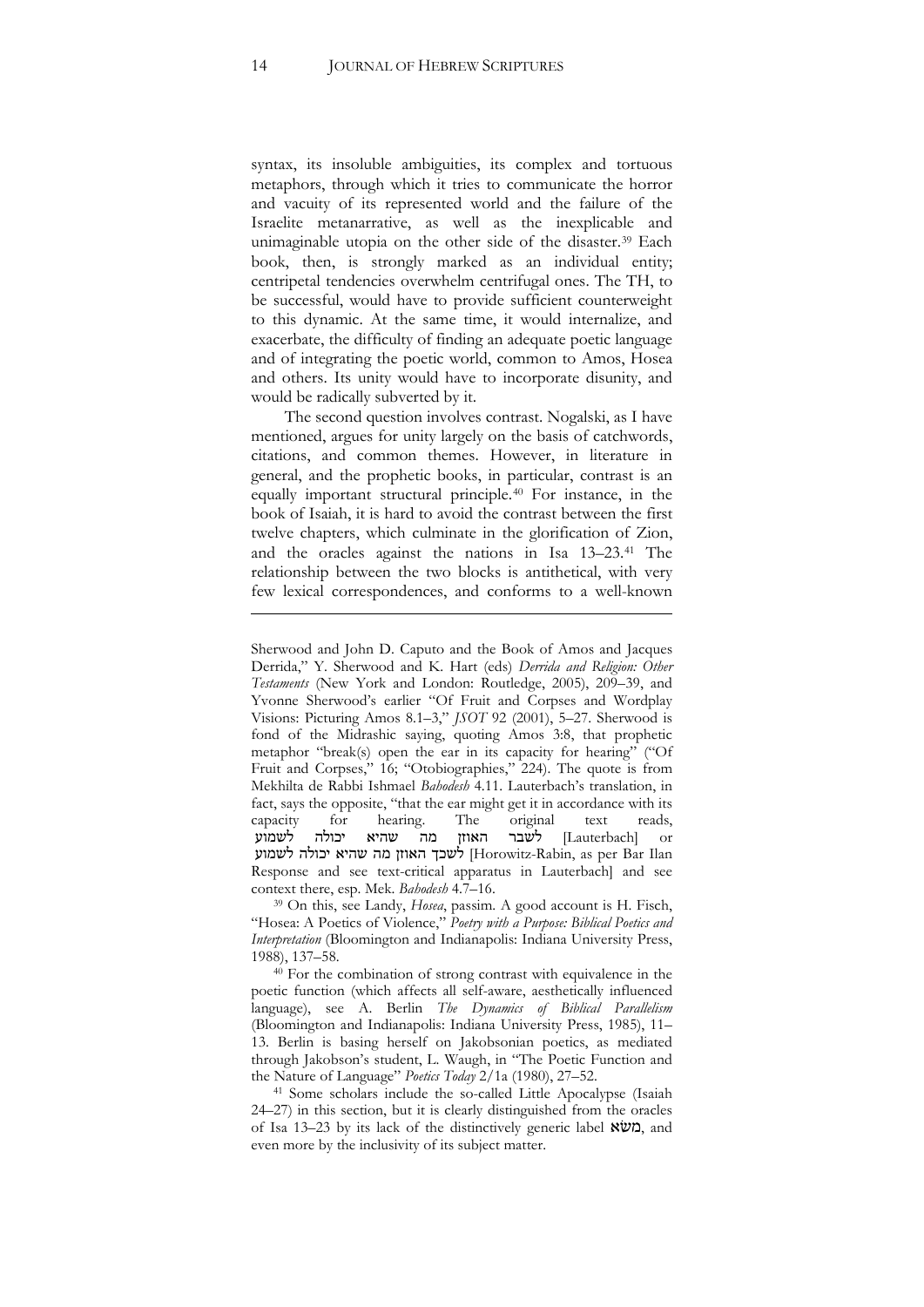rhetorical pattern in the prophets, whereby judgement against the nations succeeds that against Israel and leads to a synthesis or reversal.[42](#page-14-0) In the Book of the Twelve, one might expect similar dialectical relationships. There are hints of this in Nogalski's work. For instance, the transition from Nahum to Habakkuk bridges the fall of Assyria and the rise of Babylon (37).[43](#page-14-1) In an essay in *Interpretation*, he writes about "contrasting messages," illustrating it with the antithesis between Jonah and Nahum.[44](#page-14-2) This, however, is seen as being a theological problem, not as a structural principle.[45](#page-14-3) Likewise, at times Nogalski suggests that Joel 1 represents the lack of fulfillment of the Hoseanic promise in Hos 14:2–10.[46](#page-14-4) Irrespective of how good his comparisons are, one would have expected some explicit indication in the text, on the lines of "Why have Hosea's (or the former prophets') predictions not come to pass?," unless one already assumes a text continuum. From this point of view, Haggai would have made a much better sequel to Hosea. In general, however, as I have noted, unity is established through catchwords and common themes. Leaving aside the issue of catchwords for the moment, what is remarkable about the themes is their generality and homogeneity. It is hard to imagine a biblical book that is not concerned with "the fertility of the land, the fate of God's people, and the theodicy problem."[47](#page-14-5) Moreover, there does not

<sup>42</sup> Another example is the juxtaposition of oracles of hope with

<span id="page-14-1"></span><span id="page-14-0"></span>oracles of judgement, as we find repeatedly in Isa 1–12. 43 There are other connections too. For instance, both Nahum and Habakkuk are entitled משא. However, Nogalski links them principally through their use of theophanies (Nah 1:2-8; Hab 3), which, he claims, refer indirectly to the particular imperial enemies each book addresses. Nogalski, *Redactional Processes*, 143–48, distinguishes between a wisdom-oriented layer of Hab 1 and an anti-Babylonian commentary; only secondarily was Habakkuk directed against the Babylonians, so as to fit its context in the Book of the Twelve. However, I do not see any trace of a direct reference to the Babylonians in the relevant passages in Hab 1.

<sup>44</sup> "Reading the Book of the Twelve Theologically," 116.

<span id="page-14-3"></span><span id="page-14-2"></span><sup>45</sup> Remarkably, Nogalski thinks that in this respect the Twelve are unlike other prophetic writings: "(it) requires us to rethink what we assume to be the nature of prophetic literature and prophetic pronouncements" ("Reading the Book of the Twelve Theologically," 115).46 *Redactional Processes*, 21. Similarly, A. Schart writes, "Only those

<span id="page-14-4"></span>who have first read Hosea are prepared to understand Joel's prophecy" ("The First Section of the Book of the Twelve Prophets: Hosea-Joel-Amos" *Int* 61 (2007), 138–52 (142). See also Schart *Die Entstehung des Zwolfprophetenbuchs*, 266. Without the presupposition that Joel follows Hosea, and that therefore the crisis in Joel 1–2 needs explanation, there is no evidence for this in the text.

<span id="page-14-5"></span><sup>47</sup> "Recurring Themes," 125. Ben Zvi (95) makes the same point: "All of them can be explained in term of the general discourse of the period with no recourse to the TH."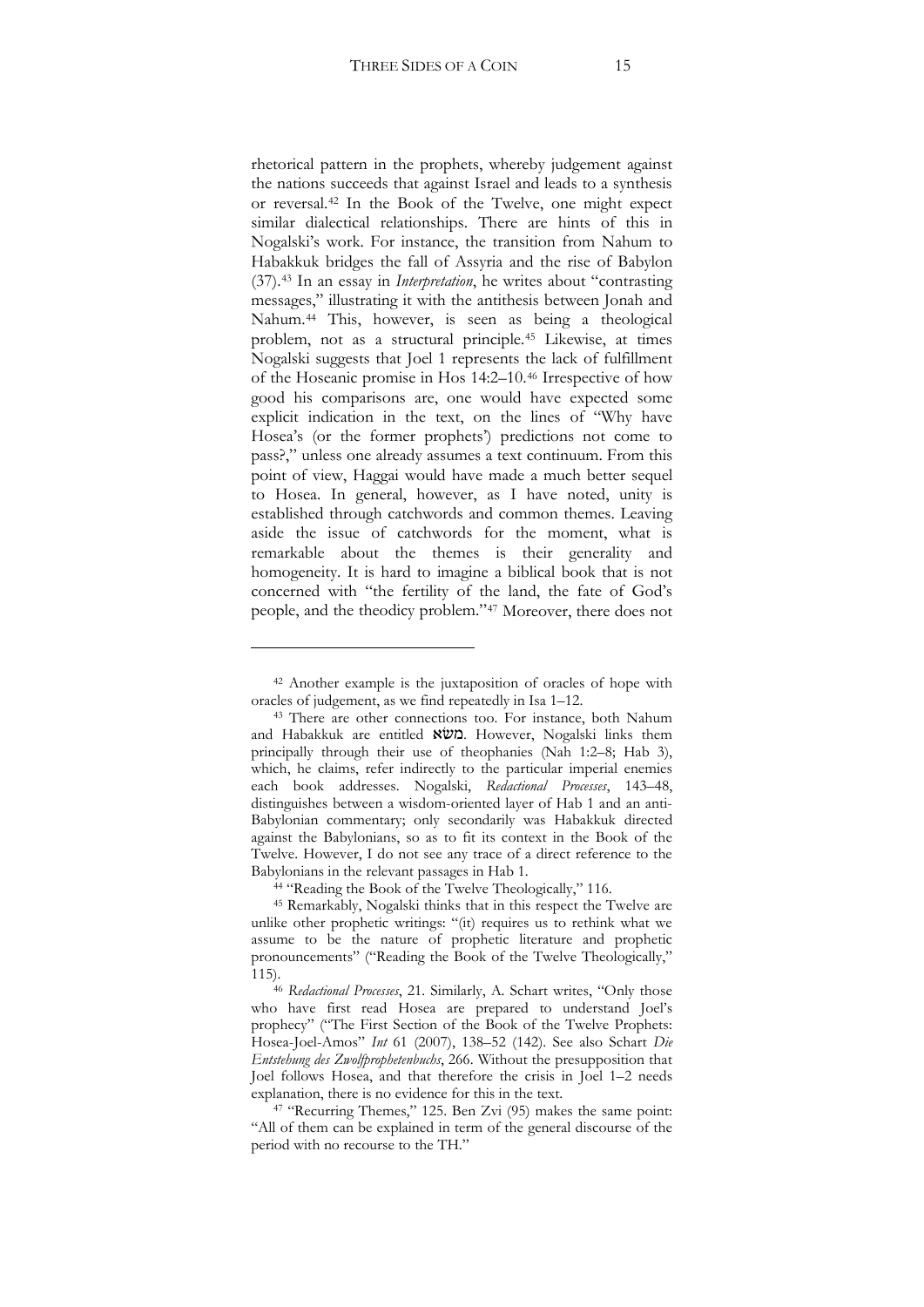seem to be anything particularly distinctive about what the Book of the Twelve has to say about these topics.[48](#page-15-0) The one exception is "the day of the Lord," which is somewhere in between a theme and a catchword. Nogalski says, "The Day of YHWH functions as a recurring concept in the Book of the Twelve more prominently than in any other prophetic corpus."[49](#page-15-1) However, if one looks at the occurrences of the term, one notices that it appears five times in Joel  $(1:15; 2:1;$  $2:11$ ;  $3:4$ ;  $4:14$ ) and not at all in the two largest books, Hosea and Zechariah.[50](#page-15-2) The concept is all pervasive in the prophets, albeit with slight terminological variations.<sup>[51](#page-15-3)</sup> How, for instance, should one evaluate 'ה', "אום לה, "a day for YHWH," in Isa 2:12? Or 'יום נקם, "a day of vengeance for YHWH" in Isa 34:8 (cf. also 61:2 and 63:4)? Obviously, they belong to the same conceptual field, despite the phraseological difference. In other words, the choice to look for similarities rather than differences and contrasts results in a certain sameness, and a difficulty in distinguishing the Twelve from other corpora.

Thirdly, Ben Zvi , as already mentioned, argues that redactional criticism is far more vulnerable to issues of indeterminacy and circularity than his reader-oriented approach. With every level of complexity, the uncertainty incrementally increases.[52](#page-15-4) But it is also a poetic problem. Redaction criticism works on the principle that every level and voice in the text has to represent a single and specific point of

!!!!!!!!!!!!!!!!!!!!!!!!!!!!!!!!!!!!!!!!!!!!!!!!!!!!!!!!!!

<span id="page-15-2"></span>more dramatic statement of the position than Nogalski's.<br><sup>50</sup> Other places where it occurs are Amos 5:18 and 20, where the statements are dialogically interlinked; Obad 15; Zeph 1:7 and 1:14 (twice); and Mal  $3:23$ , in a context that is often held to be a conclusion to the whole of the *Nebi'im*. It is also missing from Micah, Jonah, Habbakuk, Nahum and Haggai.

<span id="page-15-3"></span><sup>51</sup> See also Ben Zvi (95, 97), who includes also references in Lamentations (1:12; 2:1, 21, 22). For a critical discussion, arguing that "the day of YHWH" is neither a fixed term nor a fixed concept, see Daniella Ishai-Rosenbloom, "Is 'יום לה' (The Day of the Lord) a Term in Biblical Language?" *Bib* 87 (2006), 395–401.

<span id="page-15-4"></span><sup>52</sup> Ben Zvi, 63 n. 34. For instance, a proposal with two-thirds (2/3) probability will decrease to four-ninths  $(4/9)$  at the second stage and to only 16 in 81 chances of being correct at the third stage. For a similar argument, see J. Berman, "A Response: Three Points of Methodology" *JHS* 10 (2010) Article 9 (Saul M Olyan, ed., "In Conversation with Joshua A. Berman *Created Equal: How the Bible Broke with Ancient Political Thought* (Oxford University Press, 2008"), 42–46, available online at http://www.jhsonline.org.

<span id="page-15-0"></span><sup>48</sup> Indeed, Nogalski often refers to its closeness to the book of Isaiah (as well as other prophetic writings), e.g., *Redactional Processes* 280. See also Collins, *The Mantle of Elijah*, 37–87, which parallels the

<span id="page-15-1"></span><sup>&</sup>lt;sup>49</sup> "Recurring Themes," 125. See also R. Rendtorff, "How to Read the Book of the Twelve as a Theological Unity" in *Reading and Hearing the Book of the Twelve*, 75–86, who states that the concept of the "Day of the Lord" "does not appear at all in other writings" (77)—a rather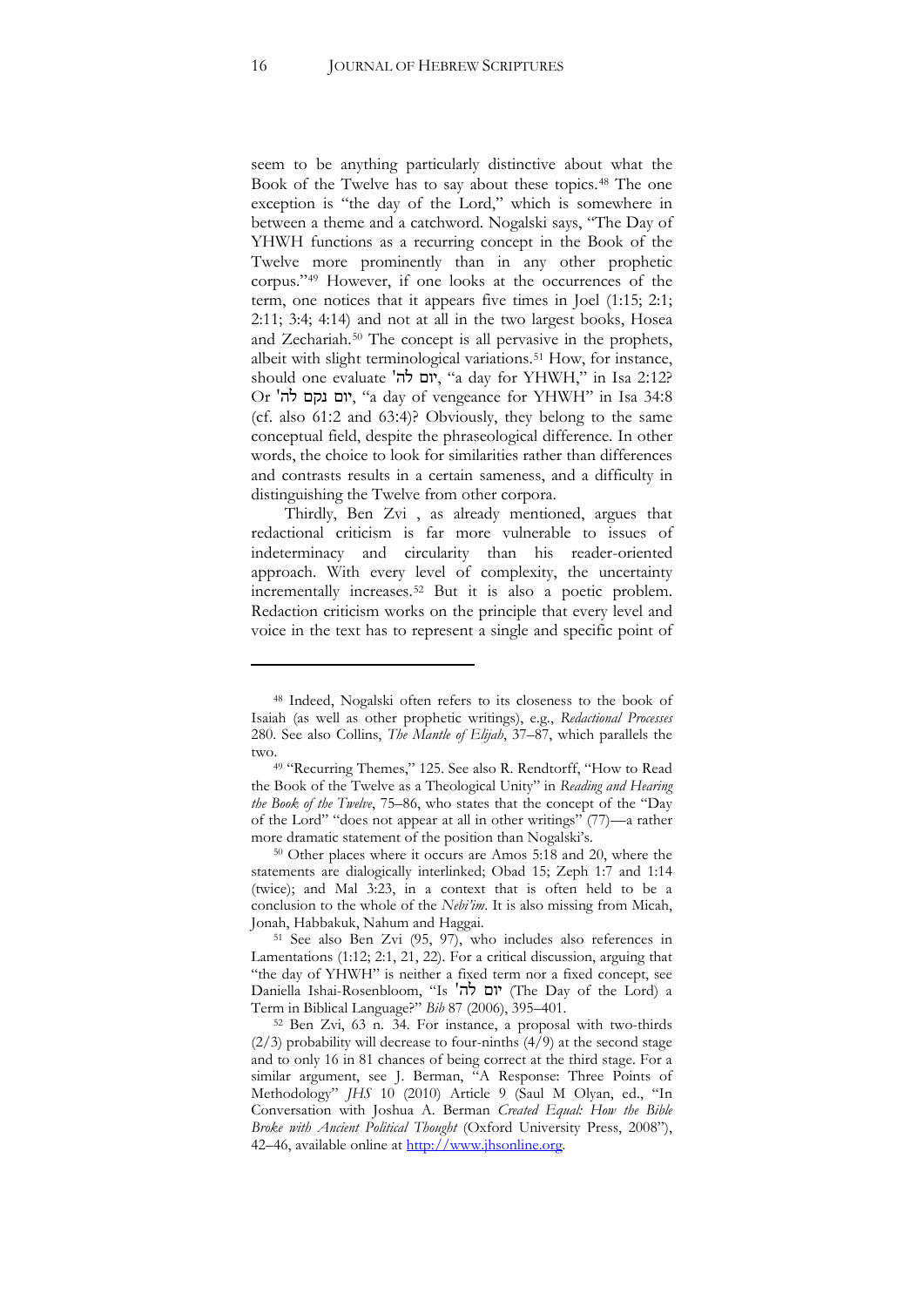view and have a specific vocabulary. That means that there is very little scope for poetic originality, for the interplay and juxtaposition of different ideological positions, and for metaphorical complexity. If, for instance, Wehrle discerns no less than seven redactional levels in Obadiah,[53](#page-16-0) it seems odd, to say the least, that anyone should have bothered to make it an independent composition. The multiplication of levels leads to a multiplicity of monochromatic readings, and thus is in tension with approaches that stress large scale literary structures and sustained and nuanced argument. At stake is our model of writing in Ancient Israel: are we thinking in terms of great poets, comparable to those of Ancient Greece, or of an accretion of supplements, each minutely modifying the text in its own preferred direction? Of course, we do not have to think in terms of an absolute choice between these models, but we do have to be aware that they work against each other. Obviously there were redactors; the more redactors one supposes, however, the more questions obtrude about how their work came to be universally accepted, and how they concealed themselves so thoroughly (and yet, according to redaction critics, so transparently) in the text. On the other hand, if the writers were poets,<sup>[54](#page-16-1)</sup> one can conceive of them stretching the resources of language, producing daring images, and recreating the world in their imagination. The poets, as represented in the text, are thinkers and visionaries, who communicate the messages of the deity, and have a complex relationship with the source of their inspiration.[55](#page-16-2) Then, as Robert Carroll tells us, we have to find an appropriate critical language for visionary poetry, one that is itself visionary, or has

<span id="page-16-0"></span><sup>53</sup> J. Wehrle *Prophetie und Textanalyse der Komposition Obadja 1–21. Interpretiert auf der Basis textlinguistischer und semiotischer Konzeptionen* (ATSAT, 28; St. Ottilien: EOS, 1987).

<span id="page-16-1"></span><sup>54</sup> See the famous debate between Graeme Auld and Robert P. Carroll: A. G. Auld, "Prophets in the Looking Glass: Between Writings and Moses" *JSOT* 27 (1983), 3–23, and Carroll, "Poets Not Prophets: A Response to 'Prophets through the Looking Glass'" *JSOT* 27 (1983), 25–31. Carroll writes, "They were certainly poets, probably intellectuals, and possibly ideologues" (25).

<span id="page-16-2"></span><sup>55</sup> My Canadian Society of Biblical Studies presidential address "I and Eye in Isaiah or Gazing at the Invisible" (2010) and "Where is Isaiah in Isaiah?," H. Liss and M. Oeming (eds) *Literary Construction of Identity in the Ancient World* (Winona Lake, Ind.: Eisenbrauns, 2010), 283–300, both concern the relationship of the poetic self to the poetry of Isaiah and to God, developing ideas in my earlier "Vision and Voice in Isaiah" *JSOT* (2000), 19–36 (reprinted in F. Landy, *Beauty and the Enigma and Other Essays on the Hebrew Bible* [JSOTSup, 306; Sheffield: Sheffield Academic Press, 2001], 371-91). It is something of a truism that the self is a modern invention. I think it is belied by the complex self-awareness of Isaiah and other ancient poets. On this, see further M. Möller, "The Powers of a Lost Subject: Reinventing a Poet's Identity in Catullus's *Carmen* 8," H. Liss and M. Oeming (eds), *Literary Construction of Identity*, 145–64.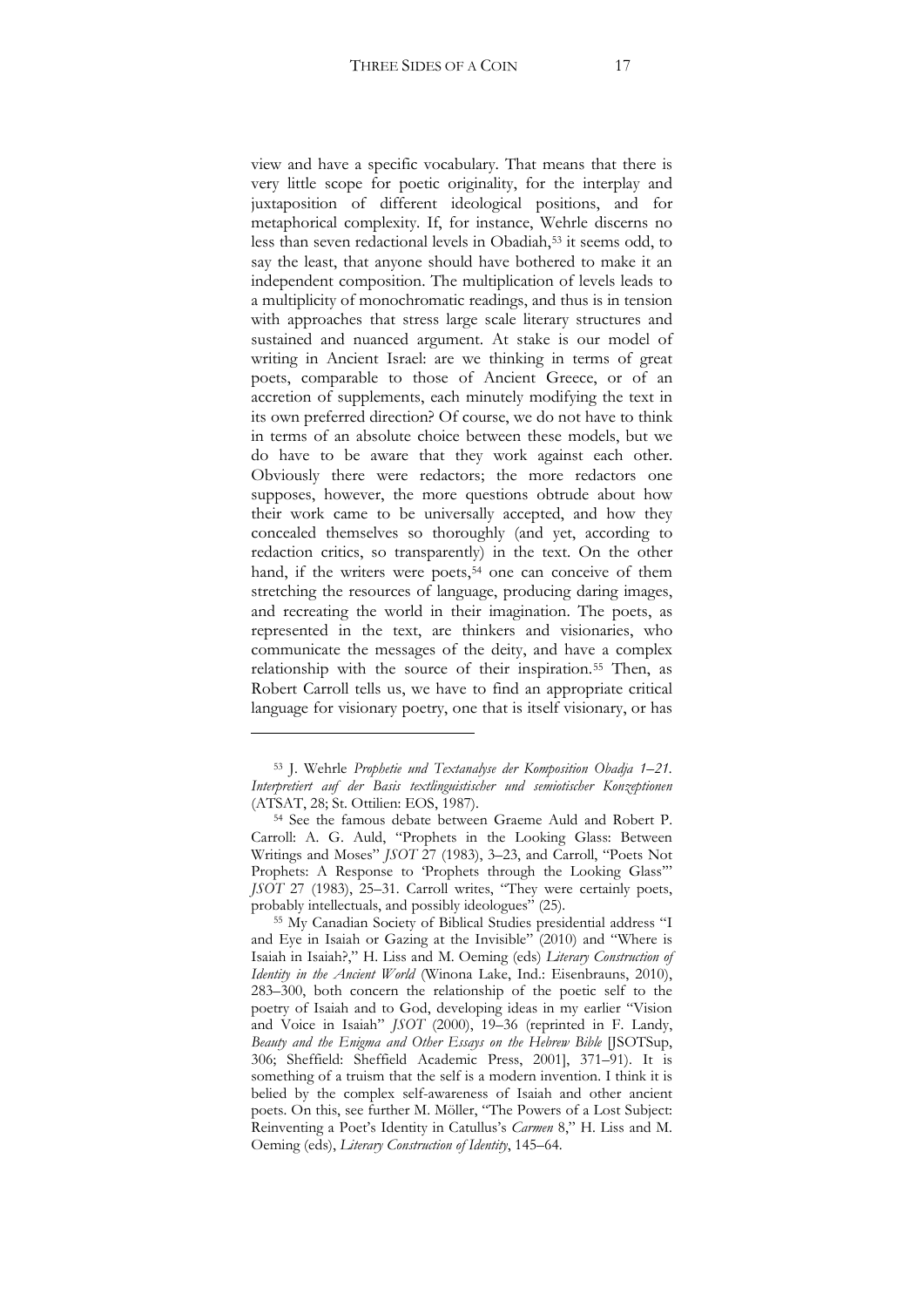the capacity to understand visions.<sup>[56](#page-17-0)</sup> Yvonne Sherwood aptly compares the poetry of Amos to that of the Surrealists,<sup>[57](#page-17-1)</sup> and is herself such a critic.

In that case, texts that redactional critics deem supplementary and evidence of adaptation to other texts or new ideological imperatives may be explicable on poetic grounds. A good example is Amos 9:11–12. Nogalski thinks that the reference to Edom in 9:12a has been inserted to anticipate Obadiah[.58](#page-17-2) However, it also recollects the OAN section in Amos 1–2, and in particular the condemnation of Edom in 1:11–12. In that case, what is important is the detail that "my name is called upon them. "[59](#page-17-3) Significantly, neither this, nor virtually any component of the verse, is reflected in Obadiah.<sup>[60](#page-17-4)</sup>

Nogalski (40–46) attributes the composition of the Book of the Twelve to the Levites, on the grounds of their proximity to the Temple; their literacy and teaching function; their role in the shifting power politics of the Second Temple period; and finally and most importantly, their responsibility for the composition and performance of cultic poetry, like the Psalms. The incorporation of pre-existing cultic material, such as Hab 3 and Nah 1:2–7, into the books of the Twelve in the later stages of redaction is for him important evidence of the direction in which these groups wished to take them.

<span id="page-17-0"></span><sup>56</sup> "Blindness and the Vision Thing," C. C. Broyles and C. A. Evans (eds) *Writing and Reading the Scroll of Isaiah: Studies of an Interpretive Tradition* Vol. 1 (Leiden: Brill, 1997), 79–93 (93). The companion piece to this article is "Revisionings: Echoes and Traces of Isaiah in the Poetry of William Blake" J. Davies, G. Harvey, and W. G. E. Watson (eds) *Words Remembered, Texts Renewed: Essays in Honour of J. F.* A. Sanyer (JSOTSup, 195; Sheffield: Sheffield Academic Press, 1995), 226–41.

<span id="page-17-1"></span><sup>57</sup> When I first started working on the Song of Songs many years ago, it was because of its affinity to the surrealist poetry I was then reading: André Breton, Octavio Paz, Garcia Lorca. See Sherwood, "Of Fruit and Corpses and Wordplay Visions," 10–16. 58 *Literary Precursors*, 276. The conclusion of Amos (9:11–15) has

<span id="page-17-2"></span>often been seen as a later addition. One notes, for instance, Wellhausen's celebrated dismissal of it as "roses and lavender" following the obviously better "blood and iron" (see the discussion in Linville, *Amos and the Cosmic Vision*, 15, with references).

<span id="page-17-3"></span><sup>59</sup> See Landy, "Smith, Derrida, and Amos," 225–26 for a fuller discussion. I suggest that the verse includes both imperialist and universalist fantasies, both a comforting circularity and an irreducible difference.

<span id="page-17-4"></span><sup>60</sup> The most obvious correlation, indeed, is with Amos 1:11–12, namely, the motif of the fraternity of Jacob and Esau (Obad 10–13). This perhaps is too frequent to be significant. On the symbolic importance of Esau's brotherhood, see E. Ben Zvi *A Historical-Critical*  Study of the Book of Obadiah (BZAW, 242; Berlin and New York: de Gruyter, 1996), 238–46.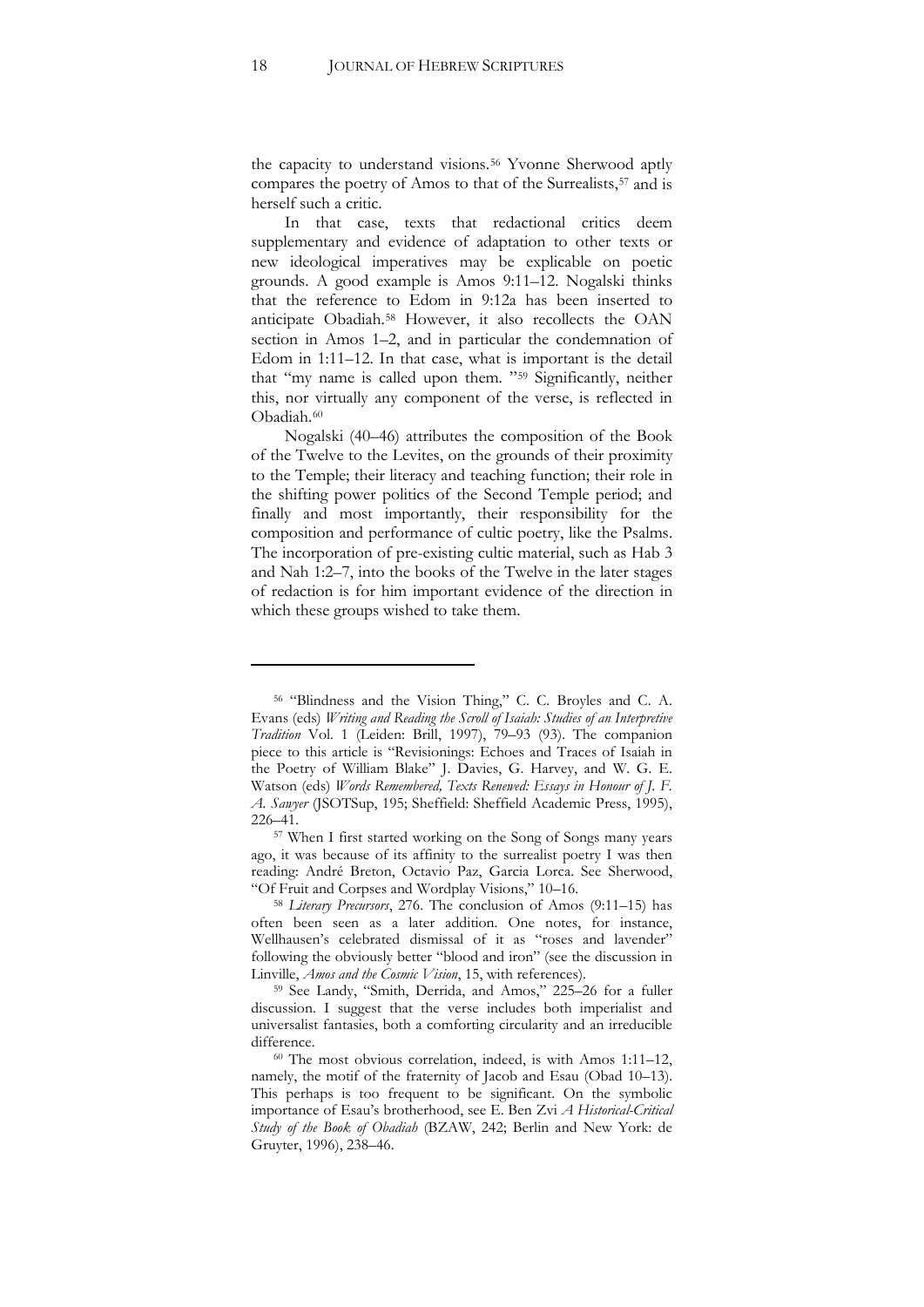In the context of the TH, this may be convincing, except that there is no reason to suppose that the literati responsible for the collection of the prophetic and other books should have been confined to the Levites. Not only Levites, for instance, had a vested interest in fertility.<sup>[61](#page-18-0)</sup> More generally, however, Nogalski's proposal implies that there is something anomalous in the presence of cultic poetry in the prophetic books. That is indeed strange, given, for instance, the prevalence of doxologies in Amos, or of hymns in Isaiah. Prophetic literature, like all literature, draws upon a huge repertoire of culturally available genres. Conversely, with a poem like Hab 3, there is very little which identifies it as liturgical. It is entitled תפלה לחבקוק הנביא, "a prayer of Habakkuk the prophet," and given a musical or stylistic designation =#1'f+3 ("in the mode of the *shigioniot*");<sup>[62](#page-18-1)</sup> similarly it ends, **בנגינות בנגינות "To** the choirmaster. On stringed instruments" (3:19). However, there is nothing in it that would lead us to suppose that it was composed to be performed as part of a service. The "prayer" could be composed and recited anywhere, and would be perfectly appropriate for a prophet, as poet and mystic – and indeed as an alternative site of sanctity. To turn to a crosscultural example, Sappho's great hymn to Aphrodite does not mean that she was a priest, or that it was composed for use in a Temple.

I would like, finally, to turn to a couple of issues in Ben Zvi's concluding methodological section. The first is what Ben Zvi calls "sequential vs. branched modes of reading" (90–94). Exponents of the TH invariably imagine readers reading sequentially, for example Hosea being essential for the understanding of Joel, or going straight from Amos to Obadiah. On the contrary, Ben Zvi points out, the literati of Yehud (and presumably much wider circles too) had access to a vast body of literature, which they had at their fingertips. They did not need to have read Hosea first to understand Joel, since it was part of their cultural repertoire that sin breeds catastrophe (91). Reading was in fact rereading, retracing familiar paths through texts, linking them with other texts; as Ben Zvi says, "texts evoking texts" (94). Especially in a culture largely oral and in which reading was logistically cumbersome, memorization and collective exegesis was immensely important. So alongside the sequential axis, every text carried with it innumerable associations and allusions, every text was the key to a whole culture. This is what Ben Zvi means by "web-like" or "branched" reading, that one will follow the

<span id="page-18-0"></span><sup>61</sup> Nogalski (43) suggests that Levites had "a vested interest in the fertility of the land because their livelihood depended on it."

<span id="page-18-1"></span> $62$  The meaning of  $x$ עגיונות is utterly unclear, as with many psalm superscriptions. See M. A. Sweeney *The Twelve Minor Prophets*, vol. 2, 480, and "Structure, Intent and Genre in the Book of Habakkuk: *VT* 61 (1991), 80. A variant occurs in Ps 7:1.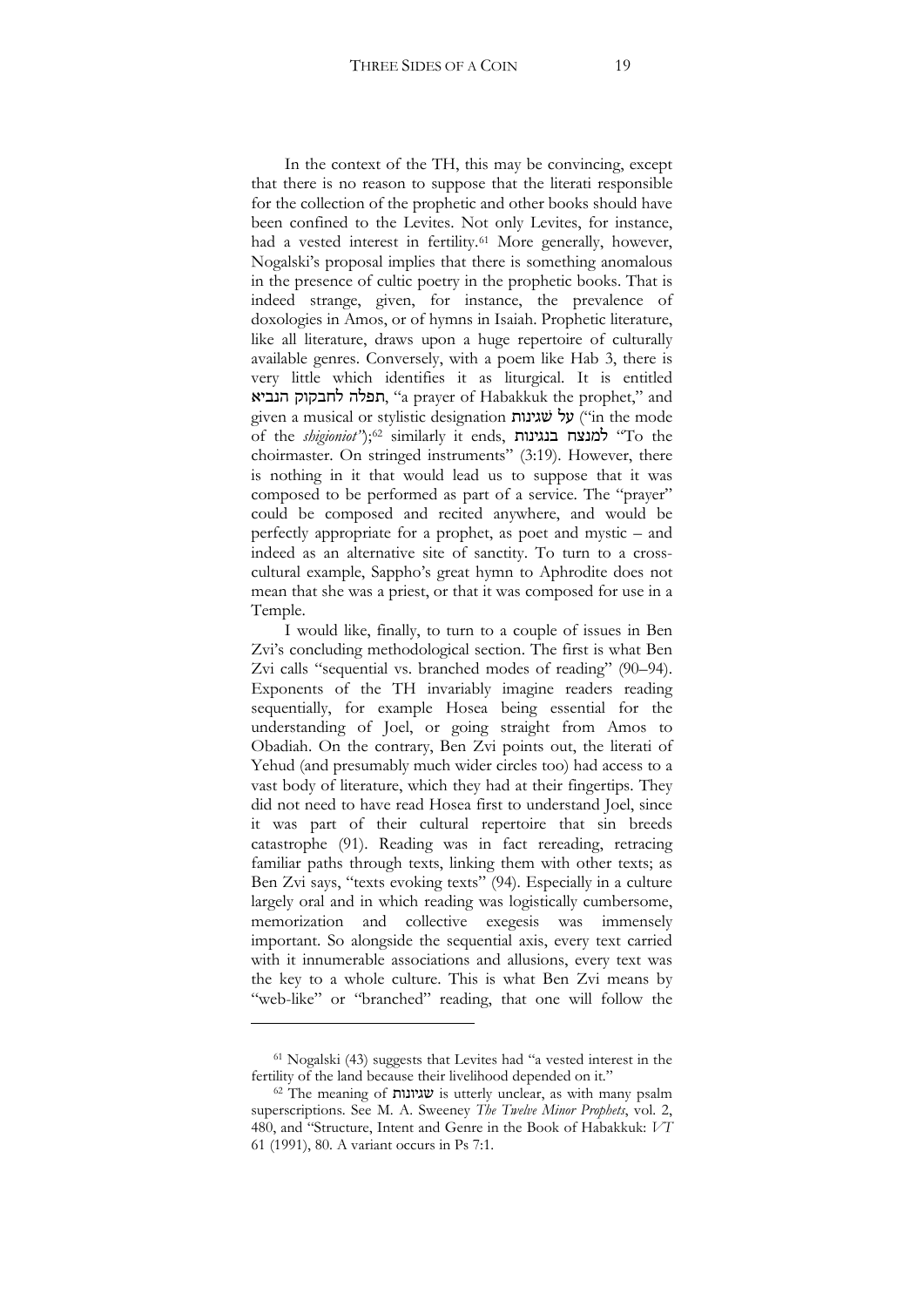textual traces wherever they will go. This, of course, is true of modern readers, especially scholars, as well as ancient ones, whenever they treat texts with any degree of seriousness. Words thus acquire resonance.

I would add that a consequence was the simultaneity of the corpus, in which everything could refer to everything else. Ben Zvi writes, "it does not matter whether the cross-reference or allusion involves books within the twelve, or within the fifteen, or for that matter within the entire authoritative corpus available to the literati" (94). As a result, and given readers' absorption in texts, they would often think in terms of sound bites, memorable quotes, floating about and combining in different ways in the literary soup of their minds. It may not yet have been the case, as in later rabbinic thought, that the boundaries between books broke down completely, so that the ideal sage was one "who linked Torah to the Prophets, and the Prophets to the Writings" (Song Rab. 1.10), or even that the dialectical relations between books were forgotten, since these were the communities which constituted them, but that *in practice* readers and interpreters would use particular texts or bits of text in distinctive ways in particular circumstances, בלכתך בדרך, in going on the way (Deut 6:7).

This has a bearing on Ben Zvi's incisive critique of Nogalski's procedure for establishing connections between contiguous books through catchwords at their beginnings and ends (86–90). As Ben Zvi says (86–87), this has implications for how one interprets those beginnings and endings. Whereas Ben Zvi regards them as strongly disjunctive, Nogalski thinks that they are redactionally sutured together. Ben Zvi notes that the catchwords are frequently very common words, taken out of context, and that unless the reader were strongly oriented towards perceiving them, they would be unnoticeable.<sup>[63](#page-19-0)</sup> As Ben Zvi remarks (89), very few texts would fail this test. However, at the same time other generically or spatially remote texts may intrude. For instance, several scholars have noted that the imagery of Hos 14:2–9 is uncannily similar to that of the Song of Songs.[64](#page-19-1) One might think that it has been displaced from the Five *Megillot*. Rather than rearrange the entire Bible, one should note that as strongly marked as they are in their individuality, texts are never autonomous. One can read Hosea in the light of the Song of Songs or vice versa,<sup>[65](#page-19-2)</sup> or at least hear the fugitive voice of a different reality in it.

!!!!!!!!!!!!!!!!!!!!!!!!!!!!!!!!!!!!!!!!!!!!!!!!!!!!!!!!!!

<span id="page-19-2"></span>and the Power of Imagination: An Intertextual Analysis of Two

<sup>63</sup> An example of such a reader is Nogalski himself.

<span id="page-19-1"></span><span id="page-19-0"></span><sup>64</sup> See, for instance, M. J. Buss *The Prophetic Word of Hosea* (BZAW, 111; Berlin: Töpelmann, 1969), 109; Ben Zvi, Hosea, 297; Landy *Hosea*, 172–74. Sweeney gives further references, noting that "many interpreters have noted the affinity between the language of verses 6– 8 and that of the Song of Songs" (*The Twelve Prophets*, 139). 65 See Fokkelien van Dijk-Hemmes, "The Imagination of Power